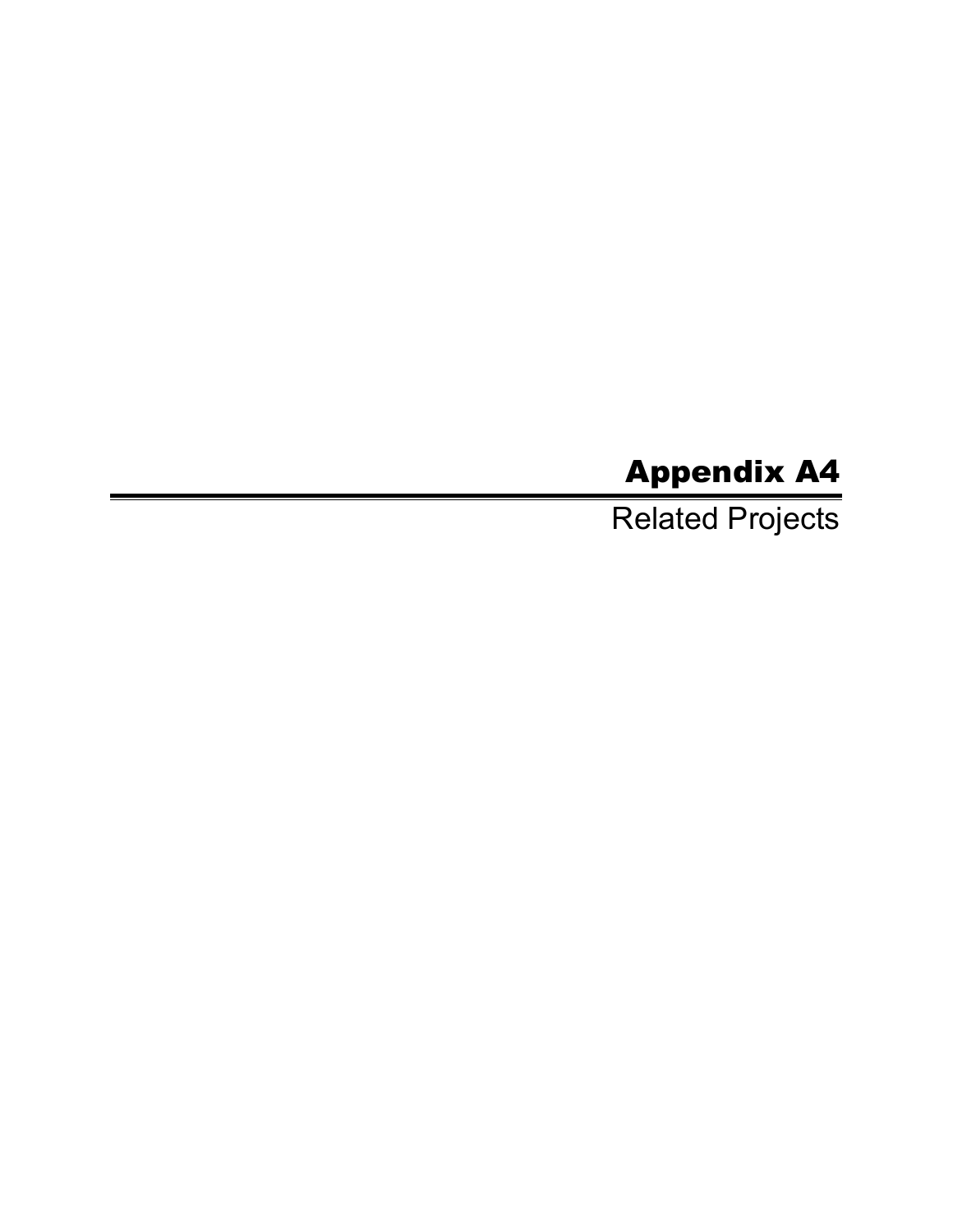## **Appendix A4**

## **RELATED PROJECTS**

| No.             | Project Name <sup>a</sup>                                  | <b>Address</b>                                      | <b>Description</b>  | <b>Size</b><br>(SFs, Units, or Rooms) |
|-----------------|------------------------------------------------------------|-----------------------------------------------------|---------------------|---------------------------------------|
|                 |                                                            |                                                     | Condominium         | 223                                   |
|                 |                                                            |                                                     | Retail              | 25,000                                |
| 1 <sup>b</sup>  | <b>Blossom Plaza</b>                                       | 900 N. Broadway                                     | Restaurant          | 15,000                                |
|                 |                                                            |                                                     | Cultural center     | 7,000                                 |
| 2               | <b>Bus Maintenance &amp;</b><br><b>Inspection Facility</b> | 454 E. Commercial St.                               | <b>Bus facility</b> | 2 acres (87,120 sf)                   |
|                 |                                                            |                                                     | Apartment           | 600                                   |
| 3               | Da Vinci Apartments                                        | 327 N. Fremont Ave.                                 | Retail              | 30,000                                |
|                 | Vibiana Lofts                                              |                                                     | Condominium         | 300                                   |
| 4 <sup>b</sup>  | (Mixed-Use)                                                | 225 S. Los Angeles St.                              | Retail              | 3,400                                 |
| 5               | 1101 N. Main Condos                                        | 1101 N. Main St.                                    | Condominium         | 316                                   |
|                 | Mixed-Use Project                                          |                                                     | Condominium         | 320                                   |
| 6 <sup>b</sup>  | (Megatoys)                                                 | 905 E. 2nd St.                                      | Retail              | 18,712                                |
|                 | 5 <sup>th</sup> & Olive                                    |                                                     | Condominium         | 660                                   |
| $\overline{7}$  | (formerly Park Fifth Project)                              | 437 S. Hill St.                                     | Restaurant          | 13,742                                |
|                 |                                                            | 11 <sup>th</sup> & Hill Project<br>1115 S. Hill St. | Condominium         | 172                                   |
| 8               |                                                            |                                                     | Restaurant          | 6,850                                 |
| 9 <sup>b</sup>  | Stanford Regency Plaza                                     | 810 E. Pico Blvd.                                   | Retail              | 181,620                               |
| 10              | <b>Embassy Tower</b>                                       | 848 S. Grand Ave.                                   | Condominium         | 420                                   |
|                 |                                                            |                                                     | Retail              | 38,500                                |
|                 |                                                            |                                                     | Hotel               | 560                                   |
| $11^{b,c}$      |                                                            | 900 W. Wilshire Blvd.                               | Apartment           | 100                                   |
|                 | Wilshire Grand Project                                     |                                                     | Office              | 150,000                               |
|                 |                                                            |                                                     | Retail / restaurant | 275,000                               |
|                 |                                                            |                                                     | Condominium         | 968                                   |
|                 |                                                            |                                                     | Apartment           | 242                                   |
| 12 <sup>d</sup> | <b>Grand Avenue Project</b>                                | 100 S. Grand Ave.                                   | Hotel               | 225                                   |
|                 |                                                            |                                                     | Retail              | 152,150                               |
|                 |                                                            |                                                     | Office              | 650,000                               |
|                 |                                                            |                                                     | Restaurant          | 52,000                                |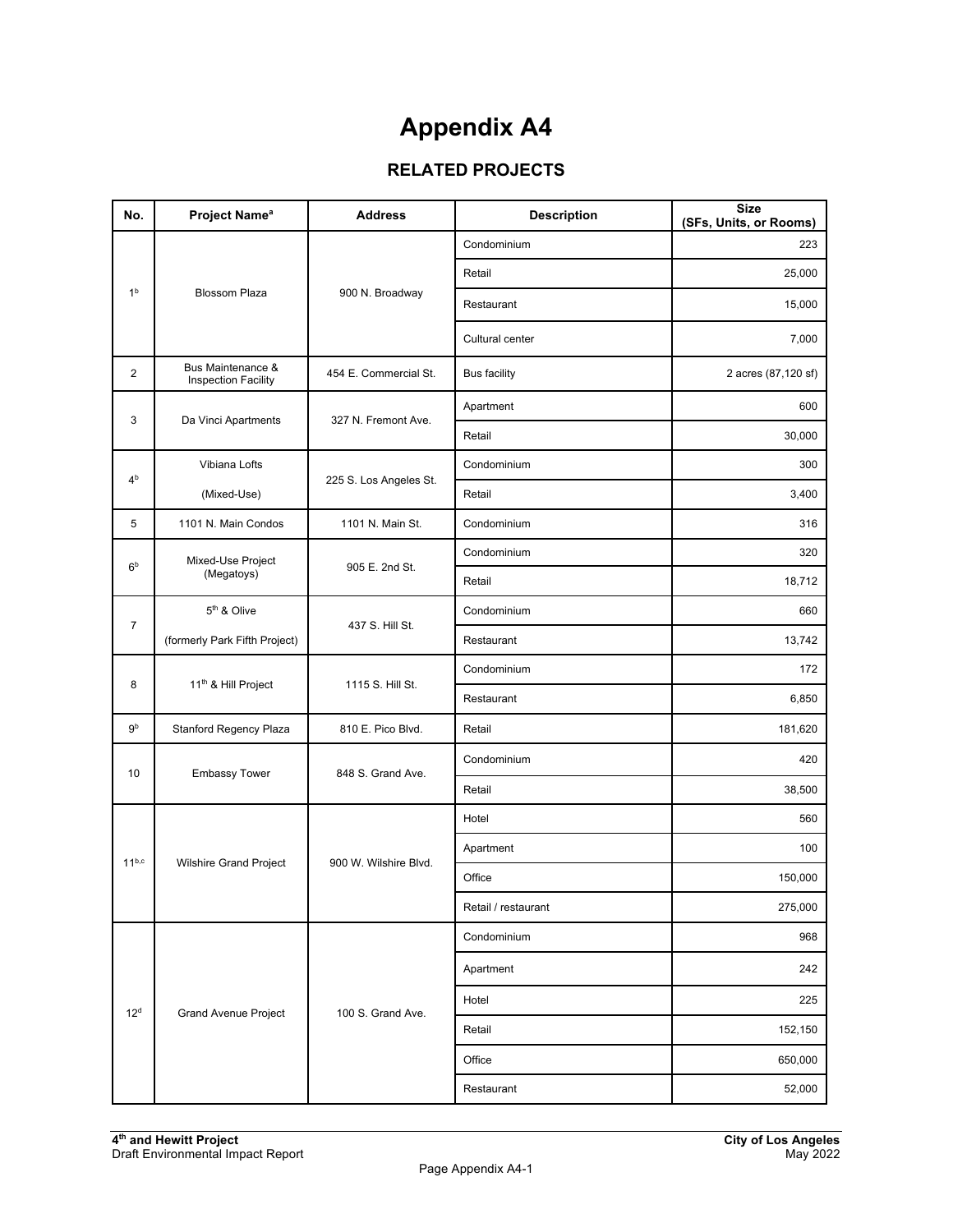| No.             | Project Name <sup>a</sup>              | <b>Address</b>         | <b>Description</b>  | <b>Size</b><br>(SFs, Units, or Rooms)  |
|-----------------|----------------------------------------|------------------------|---------------------|----------------------------------------|
|                 |                                        |                        | Supermarket         | 53,000                                 |
|                 |                                        |                        | Health club         | 24,000                                 |
|                 |                                        |                        | Event facility      | 250 seats (16 acres, or<br>696,960 sf) |
|                 | Olympic & Hill                         |                        | Apartment           | 300                                    |
| 13 <sup>b</sup> | Mixed-Use Project                      | 301 W. Olympic Blvd.   | Retail              | 14,500                                 |
|                 |                                        |                        | Restaurant          | 8,500                                  |
|                 |                                        |                        | Office              | 712,500                                |
| 14              | LA Civic Center Office                 | 150 N. Los Angeles St. | Retail              | 35,000                                 |
|                 |                                        |                        | Child care          | 2,500                                  |
|                 |                                        |                        | Apartment           | 667                                    |
| 15              | <b>Broadway Palace</b>                 | 928 S. Broadway        | Condominium         | 17                                     |
|                 |                                        |                        | Retail              | 58,800                                 |
|                 |                                        |                        | Apartment           | 160                                    |
|                 |                                        | 534 S. Main St.        | Retail              | 18,000                                 |
| 16              | Mixed-Use                              |                        | Restaurant          | 3,500                                  |
|                 |                                        | Fast food              | 3,500               |                                        |
| 17              | Mixed-Use                              | 840 S. Olive St.       | Condominium         | 303                                    |
|                 |                                        |                        | Restaurant          | 9,680                                  |
|                 |                                        |                        | Apartment           | 700                                    |
| 18 <sup>b</sup> | Mixed-Use                              | 710 S. Grand Ave.      | Retail              | 27,000                                 |
|                 |                                        |                        | Restaurant          | 5,000                                  |
| 19              | Restaurant                             | 1036 S. Grand Ave.     | Restaurant          | 7,149                                  |
|                 |                                        |                        | School              | 532-students                           |
| 20              | Santa Fe Freight Yard<br>Redevelopment | 950 E. 3rd St.         | Apartment           | 635                                    |
|                 |                                        |                        | Retail              | 30,062                                 |
| 21              | Retail / Restaurant                    | 201 S. Broadway        | Retail / restaurant | 27,765                                 |
|                 | The City Market                        |                        | Apartment           | 877                                    |
|                 | (Mixed-Use)                            |                        | Condominium         | 68                                     |
| 22              |                                        | 1057 S. San Pedro St.  | Hotel               | 210                                    |
|                 |                                        |                        | Office              | 549,141                                |
|                 |                                        |                        | Retail              | 224,862                                |
|                 |                                        |                        | Cinema              | 744 seats                              |
| 23              |                                        |                        | Apartment           | 450                                    |
|                 | Mixed-Use                              | 400 S. Broadway        | Retail              | 10,000                                 |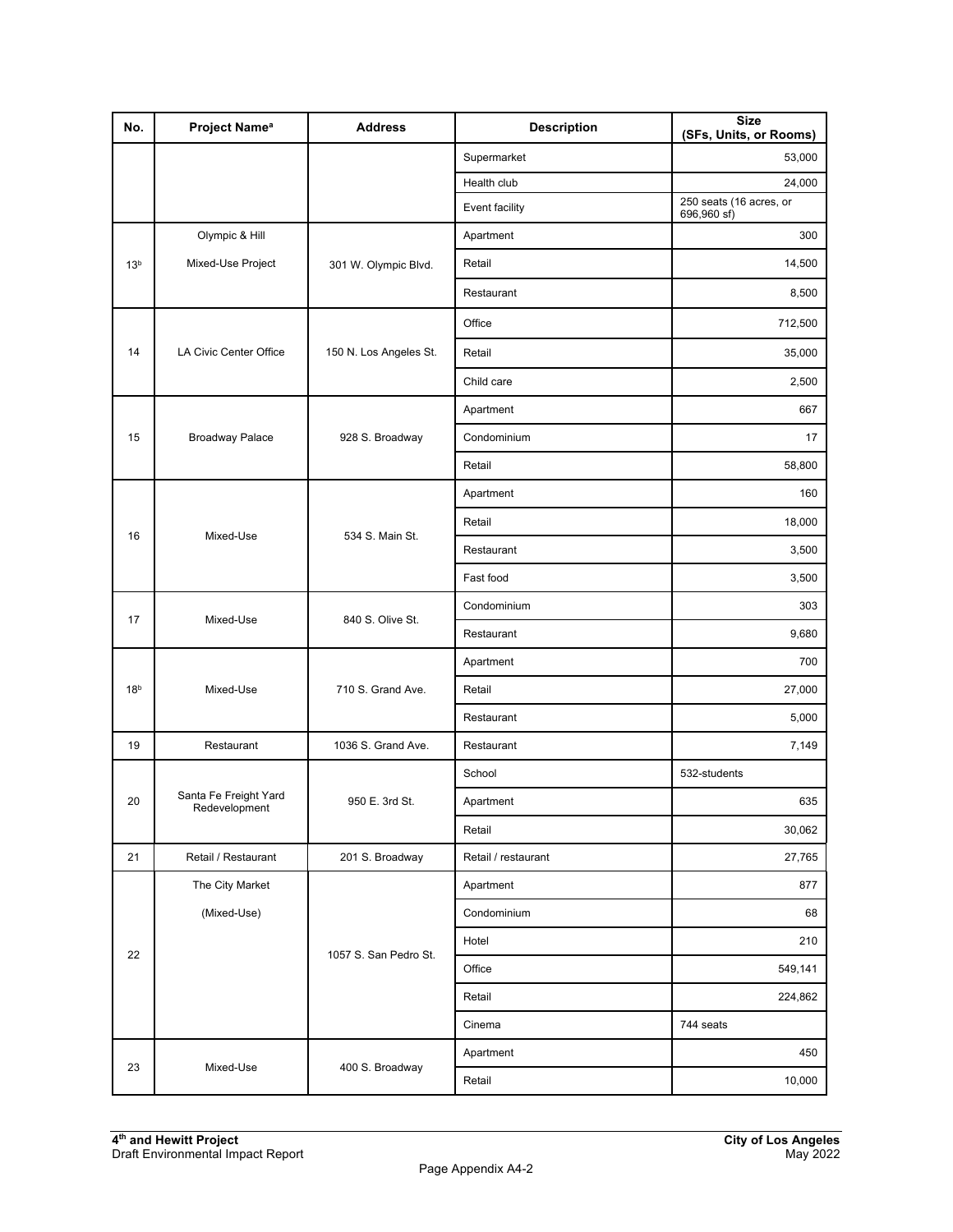| No.             | Project Name <sup>a</sup>          | <b>Address</b>              | <b>Description</b> | <b>Size</b><br>(SFs, Units, or Rooms) |
|-----------------|------------------------------------|-----------------------------|--------------------|---------------------------------------|
|                 |                                    |                             | Bar                | 5,000                                 |
| 24 <sup>b</sup> | 1001 S. Olive Street               | 1001 S. Olive St.           | Apartment          | 201                                   |
|                 |                                    |                             | Retail             | 5,000                                 |
|                 | Camden Arts                        |                             | Apartment          | 328                                   |
| 25              | Mixed-Use                          | 1525 E. Industrial St.      | Office             | 27,300                                |
|                 |                                    |                             | Retail             | 6,400                                 |
|                 |                                    |                             | Restaurant         | 5,700                                 |
|                 |                                    |                             | Apartment          | 274                                   |
| 26 <sup>b</sup> | Mixed-Use                          | 1000 S. Grand Ave.          | Restaurant         | 12,000                                |
|                 |                                    |                             | Apartment          | 239                                   |
| 27              | Hill Street Mixed-Use              | 920 S. Hill St.             | Retail             | 5,400                                 |
|                 |                                    |                             | Apartment          | 201                                   |
| 28              | <b>Broadway Mixed-Use</b>          | 955 S. Broadway             | Retail             | 6,000                                 |
|                 |                                    |                             | Apartment          | 331                                   |
| 29 <sup>b</sup> | Mixed-Use                          | 801 S. Olive St.            | Restaurant         | 10,000                                |
|                 | Olympic & Olive                    | 960 S. Olive St.            | Apartment          | 263                                   |
| 30 <sup>b</sup> | Mixed-Use Project                  |                             | Restaurant         | 14,500                                |
|                 |                                    |                             | Apartment          | 589                                   |
| 31<br>Mixed-Use |                                    | 820 S. Olive St.            | Retail             | 4,500                                 |
|                 | 32<br>Mixed-Use<br>601 S. Main St. | Apartment                   | 452                |                                       |
|                 |                                    | Retail                      | 25,000             |                                       |
|                 |                                    | 2051 E. 7 <sup>th</sup> St. | Apartment          | 240                                   |
| 33              | Mixed-Use                          |                             | Retail             | 8,000                                 |
|                 |                                    |                             | Restaurant         | 3,500                                 |
| 34              | Mixed-Use                          |                             | Apartment          | 214                                   |
|                 | (Herald Examiner)                  | 1111 S. Broadway            | Retail             | 10,000                                |
| 35              |                                    |                             | Apartment          | 94                                    |
|                 | Mixed-Use                          | 1148 S. Broadway            | Retail             | 2,500                                 |
|                 |                                    |                             | Apartment          | 345                                   |
|                 |                                    |                             | Retail             | 23,000                                |
| 36              | La Plaza Cultura Village           | 527 N. Spring St.           | Specialty retail   | 21,000                                |
|                 |                                    |                             | Restaurant         | 11,000                                |
| 37 <sup>b</sup> | Mixed-Use                          |                             | Office             | 75,000                                |
|                 | (Coca Cola)                        | 963 E. 4 <sup>th</sup> St.  | Retail             | 25,000                                |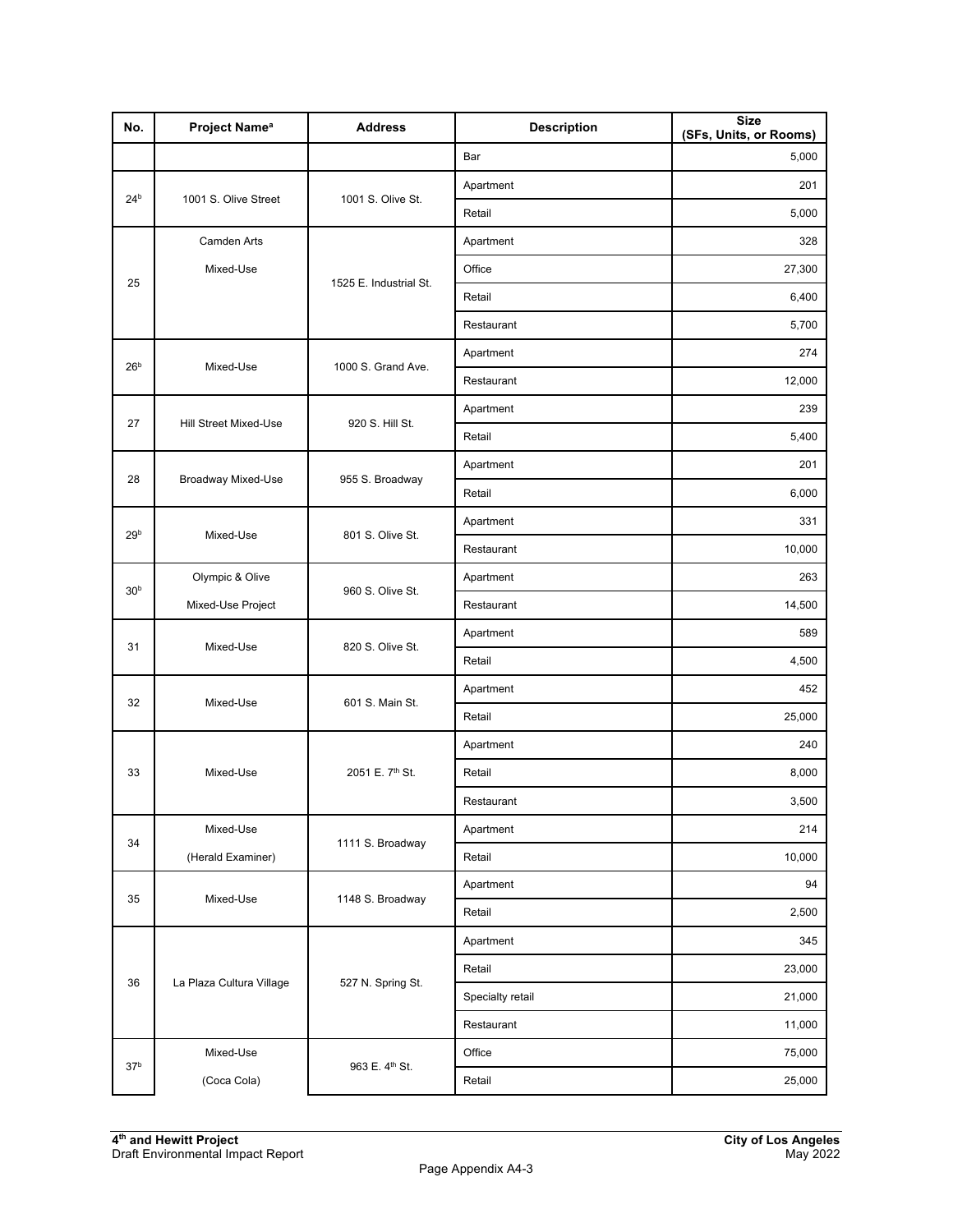| No. | Project Name <sup>a</sup>                     | <b>Address</b>                     | <b>Description</b>     | <b>Size</b><br>(SFs, Units, or Rooms) |
|-----|-----------------------------------------------|------------------------------------|------------------------|---------------------------------------|
|     |                                               |                                    | Restaurant             | 20,000                                |
|     |                                               |                                    | Live / work            | 90                                    |
| 38  | Mixed-Use                                     | 826 S. Mateo St.                   | Retail                 | 11,000                                |
|     |                                               |                                    | Restaurant             | 5,600                                 |
|     |                                               |                                    | Live / work Apartment  | 600                                   |
|     |                                               |                                    | Live / work office     | 90,000                                |
| 39  | 520 Mateo                                     | 520 S. Mateo St.                   | Museum                 | 10,000                                |
|     |                                               |                                    | Office                 | 20,000                                |
|     |                                               |                                    | Commercial             | 30,000                                |
|     | Retail                                        |                                    | Retail OR              | 153,000 OR                            |
| 40  | (Palmetto & Mateo)                            | 555 S. Mateo St.                   | Retail                 | 130,000                               |
|     |                                               |                                    | Office                 | 50,000                                |
|     |                                               | 2030 E. 7th St.                    | Office                 | 243,000                               |
| 41  | Mixed-Use                                     |                                    | Retail                 | 40,000                                |
|     |                                               | 732 S. Spring St.                  | Apartment              | 400                                   |
| 42  | Mixed-Use                                     |                                    | Retail                 | 15,000                                |
| 43  | Office                                        | 540 S. Santa Fe Ave.               | Office                 | 65,812                                |
|     | Mixed-Use                                     | 360 S. Alameda St.                 | Apartment              | 52                                    |
| 44  |                                               |                                    | Restaurant             | 2,400                                 |
|     |                                               |                                    | Office                 | 6,900                                 |
| 45  | Apartments                                    | 118 S. Astronaut ES<br>Onizuka St. | Apartment              | 77                                    |
| 46  | Mixed-Use                                     | 700 W. Cesar Chavez                | Apartment              | 300                                   |
|     |                                               | Ave.                               | Retail                 | 8,000                                 |
|     |                                               |                                    | Medical office         | 66 employees                          |
| 47  | Clinic at 7 <sup>th</sup> & Wall              | 649 S. Wall St.                    | <b>Assisted Living</b> | 55 beds                               |
| 48  | Metro Emergency Security<br>Operations Center | 410 N. Center St.                  | Office                 | 110,000                               |
| 49  | Restaurant                                    | 500 S. Mateo St.                   | Restaurant             | 12,682                                |
|     |                                               |                                    | Apartment              | 471                                   |
| 50  | <b>Medallion Phase 2</b>                      | 300 S. Main St.                    | Restaurant             | 27,780                                |
|     |                                               |                                    | Retail                 | 5,190                                 |
|     |                                               |                                    | Apartment              | 305                                   |
| 51  | Alexan South Broadway                         | 850 S. Hill St.                    | Retail                 | 3,500                                 |
|     |                                               |                                    | Restaurant             | 3,500                                 |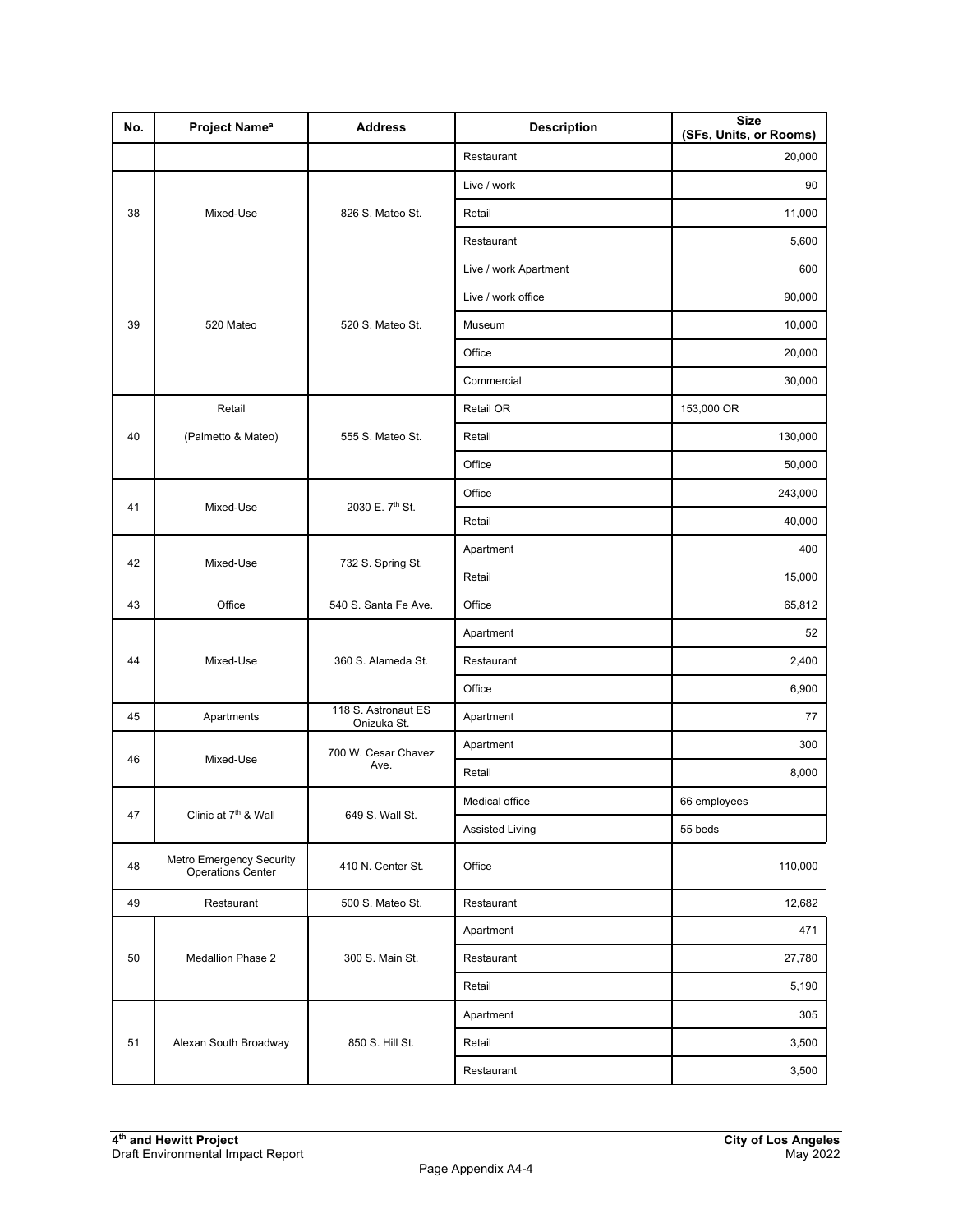| No.             | Project Name <sup>a</sup>            | <b>Address</b>              | <b>Description</b> | <b>Size</b><br>(SFs, Units, or Rooms) |
|-----------------|--------------------------------------|-----------------------------|--------------------|---------------------------------------|
|                 | 400 S. Alameda Street                |                             | Hotel              | 66                                    |
| 52              |                                      | 400 S. Alameda St.          | Restaurant         | 2,130                                 |
|                 |                                      |                             | Retail             | 840                                   |
|                 | Giannini Place                       |                             |                    |                                       |
| 53              | (Nomad Hotel)                        | 649 S. Olive St.            | Hotel              | 241                                   |
| 54              | 940 S. Hill Mixed-Use                | 940 S. Hill St.             | Apartment          | 232                                   |
|                 |                                      |                             | Retail             | 14,000                                |
| 55              | Mixed Use                            | 719 E. 5 <sup>th</sup> St.  | Apartment          | 160                                   |
|                 |                                      |                             | Retail             | 7,500                                 |
|                 |                                      |                             | Office             | 94,000                                |
| 56              | Mixed-Use                            | 2130 E. Violet St.          | Retail             | 3,500                                 |
|                 |                                      |                             | Restaurant         | 4,000                                 |
|                 |                                      |                             | Retail             | 37,979                                |
| 57              | Mixed-Use (Private Club)             | 929 E. 2nd St.              | Private club       | 71,078                                |
|                 |                                      | 633 S. Spring St.           | Hotel              | 176                                   |
| 58              | <b>Spring Street Hotel</b>           |                             | Bar                | 5,290                                 |
|                 |                                      |                             | Restaurant         | 8,430                                 |
|                 |                                      |                             | Apartment          | 122                                   |
| 59              | Mixed Use (Revised)                  | 1800 E. 7 <sup>th</sup> St. | Commercial         | 7,900                                 |
| 60              | Restaurant                           | 1722 E. 16th St.            | Restaurant         | 8,515                                 |
|                 |                                      | 708 N. Hill St.             | Apartment          | 162                                   |
| 61              | Hill Mixed Use Project               |                             | Retail             | 5,000                                 |
|                 |                                      |                             | Apartment          | 122                                   |
| 62              | Alpine Mixed-Use                     | 211 W. Alpine St.           | Retail             | 7,500                                 |
|                 | Beaudry Ave & 2 <sup>nd</sup> Street |                             | Apartment          | 220                                   |
| 63              | Mixed-Use Project                    | 130 S. Beaudry Ave.         | Other              | 9,000                                 |
|                 |                                      | 129 W. College St.,         | Apartment          | 770                                   |
| 64              | College Station Mixed-Use            | 924 N. Spring St.           | Commercial         | 51,390                                |
| 65              | CIM South Park Apartments            | 888 S. Hope St.             | Apartment          | 526                                   |
|                 |                                      |                             | Apartment          | 240                                   |
| 66 <sup>b</sup> | Wakaba LA                            | 232 E. 2 <sup>nd</sup> St.  | Retail             | 16,000                                |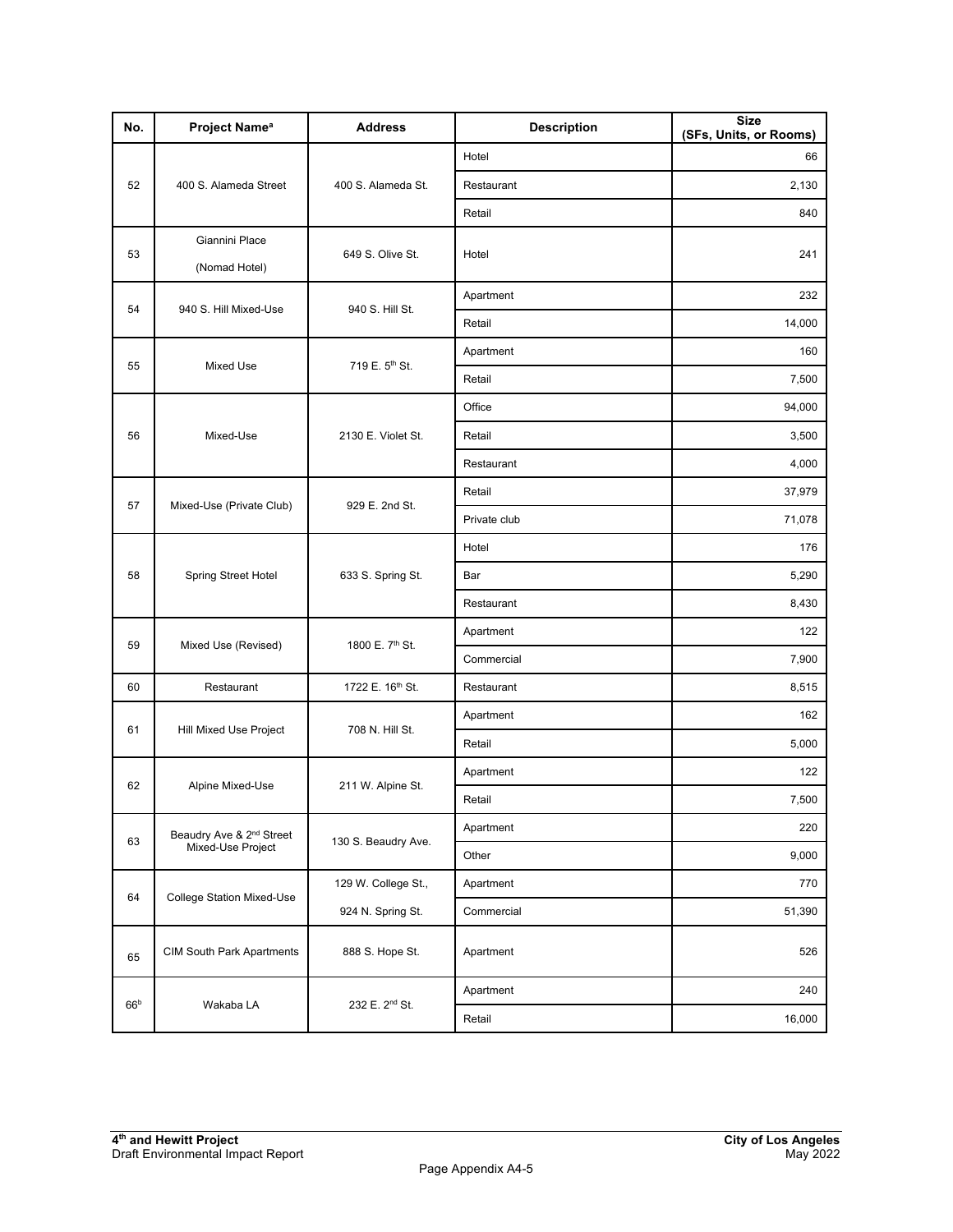| No.             | Project Name <sup>a</sup>                        | <b>Address</b>                  | <b>Description</b>                                                  | <b>Size</b><br>(SFs, Units, or Rooms) |
|-----------------|--------------------------------------------------|---------------------------------|---------------------------------------------------------------------|---------------------------------------|
|                 | Mitsui Fudosan<br>(Eighth and Figueroa<br>Tower) |                                 | Apartment                                                           | 436                                   |
| 67              |                                                  | 744 S. Figueroa St.             | Restaurant                                                          | 3,750                                 |
|                 |                                                  |                                 | Retail                                                              | 3,750                                 |
|                 |                                                  | 845 W. 8th St.                  | Apartment                                                           | 781                                   |
| 68              | 945 W. 8 <sup>th</sup> Street                    |                                 | Commercial                                                          | 6,700                                 |
| 69              | <b>Holland Partner</b>                           |                                 | Apartment                                                           | 320                                   |
|                 | Group / Eighth and Spring                        | 737 S. Spring St.               | Pharmacy / Drugstore                                                | 25,000                                |
| 70              | Budokan of Los Angeles                           | 237 S. Los Angeles St.          | Sports complex                                                      | 43,453                                |
| 71              | Ford Factory Building                            | 2030 E. 7 <sup>th</sup> St.     | Office                                                              | 243,583                               |
|                 |                                                  |                                 | Retail                                                              | 40,000                                |
| 72 <sup>b</sup> | Harris Building Office<br>Conversion             | 11 <sup>th</sup> St. & Main St. | Office                                                              | 52,000                                |
| 73              | Soho House                                       | 1000 S. Santa Fe Ave.           | Private club                                                        | 48                                    |
|                 |                                                  |                                 | Restaurant and bar                                                  | 8,447                                 |
| 74 <sup>b</sup> | Italian American Museum                          | 125 Paseo de la Plaza           | Museum                                                              | 7,140                                 |
| 75 <sup>b</sup> | Max Lofts                                        | 819 S. Santee St.               | Apartment                                                           | 88                                    |
| 76 <sup>b</sup> | Skyspace                                         | 633 W. 5th St.                  | Observation deck                                                    | 13,000 sf <sup>e</sup>                |
|                 | 668 S. Alameda Street                            |                                 | Live / work Apartment                                               | 475                                   |
| 77              | Mixed-Use                                        | 668 S. Alameda St.              | Live / work Office                                                  | 25,200                                |
|                 |                                                  |                                 | Office / retail / restaurant / market                               | 57,000                                |
|                 | 330 S. Alameda Street                            |                                 | Live / work Apartment                                               | 186                                   |
| 78              | Mixed-Use                                        | 330 S. Alameda St.              | Office                                                              | 10,415                                |
|                 |                                                  |                                 | Retail                                                              | 11,925                                |
|                 |                                                  |                                 | Apartment                                                           | 310                                   |
| 79              | Palmetto                                         | 527 S. Colyton St.              | Commercial                                                          | 11,375                                |
|                 |                                                  |                                 | Production space                                                    | 11,736                                |
|                 |                                                  |                                 | Live / work                                                         | 185                                   |
| 80              | 676 Mateo Mixed-Use                              | 676 Mateo St.                   | Live / work office                                                  | 3,900                                 |
|                 |                                                  |                                 | Restaurant                                                          | 15,005                                |
|                 |                                                  |                                 | Retail                                                              | 8,375                                 |
|                 |                                                  |                                 | Apartment                                                           | 57                                    |
| 81              | <b>Hillcrest Mixed-Use</b>                       | 1745 E. 7 <sup>th</sup> St.     | Commercial                                                          | 6,000                                 |
|                 |                                                  |                                 | Live / work Apartments                                              | 110                                   |
| 82              | 2110 Bay Street                                  | 2110 Bay St.                    | Creative office                                                     | 113,350                               |
|                 |                                                  |                                 | Shopping center (mix of retail, market,<br>health club, restaurant) | 43,657                                |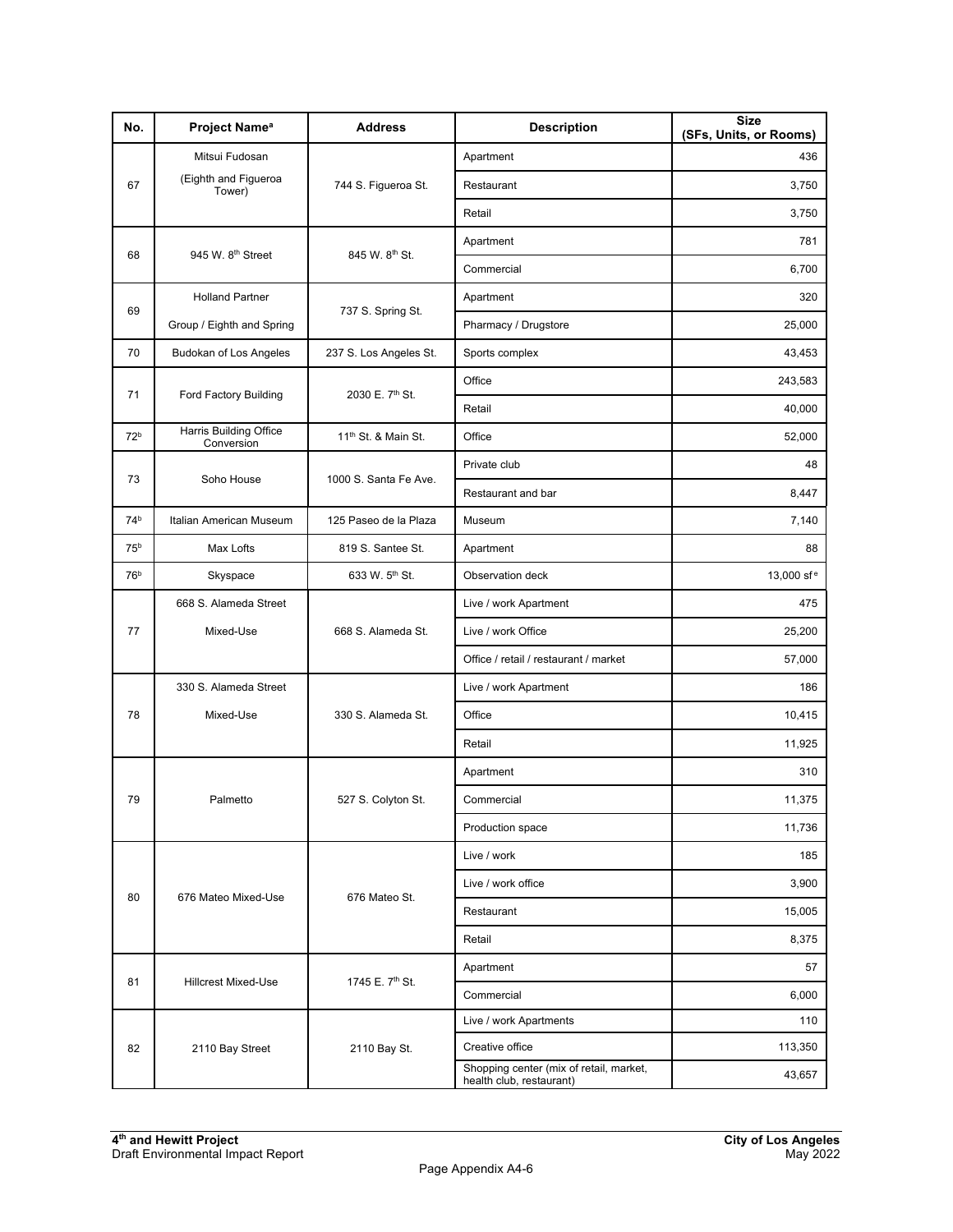| No.             | Project Name <sup>a</sup>   | <b>Address</b>             | <b>Description</b>        | <b>Size</b><br>(SFs, Units, or Rooms) |
|-----------------|-----------------------------|----------------------------|---------------------------|---------------------------------------|
| 83 <sup>b</sup> | 1200 S. Santa Fe Avenue     | 1200 S. Santa Fe Ave.      | Apartment                 | 53                                    |
|                 |                             |                            | Retail                    | 13,000                                |
|                 |                             |                            | Condominium               | 100                                   |
|                 |                             |                            | Hotel                     | 200                                   |
| 84              | Fifth and Hill              | 333 W. 5 <sup>th</sup> St. | Commercial OR Condominium | 27,500 OR 142                         |
|                 |                             |                            | Commercial                | 25,000                                |
|                 | <b>Arts District Center</b> |                            | Condominium               | 129                                   |
|                 | (Mixed-Use)                 |                            | Hotel                     | 113                                   |
| 85              |                             | 1129 E. 5th St.            | Retail                    | 26,979                                |
|                 |                             |                            | Restaurant                | 31,719                                |
|                 |                             |                            | Art space                 | 12,771                                |
|                 |                             |                            | Hotel                     | 236                                   |
|                 |                             | 670 Mesquit St.            | Apartment                 | 308                                   |
|                 | 670 Mesquit                 |                            | Retail                    | 79,240                                |
|                 |                             |                            | Restaurant                | 89,576                                |
| 86              |                             |                            | Event space               | 93,617                                |
|                 |                             |                            | Gym                       | 62,148                                |
|                 |                             |                            | Grocery                   | 56,912                                |
|                 |                             |                            | Office                    | 944,055                               |
|                 |                             |                            | Condominium               | 196                                   |
| 87              | 433 S. Main Street          | 433 S. Main St.            | Retail                    | 5,300                                 |
|                 |                             |                            | Restaurant                | 900                                   |
|                 | Tribune (LA Times)          |                            | Condominium               | 107                                   |
| 88              | South Tower Project         | 222 W. 2 <sup>nd</sup> St. | Office                    | 534,044                               |
|                 |                             |                            | Retail                    | 7,200                                 |
| 89              | 1045 S. Olive Street        | 1045 S. Olive St.          | Condominium               | 800                                   |
|                 |                             |                            | Retail                    | 15,000                                |
| 90              |                             | 1100 S. Main St.           | Apartment                 | 379                                   |
|                 | Mixed-use                   |                            | Retail                    | 25,810                                |
|                 |                             |                            | Live / work               | 104                                   |
| 91              |                             |                            | Office                    | 101,983                               |
|                 | 1000 S. Mateo Street        | 1000 S. Mateo St.          | Retail / restaurant       | 22,109                                |
|                 |                             |                            | Art production            | 5,519                                 |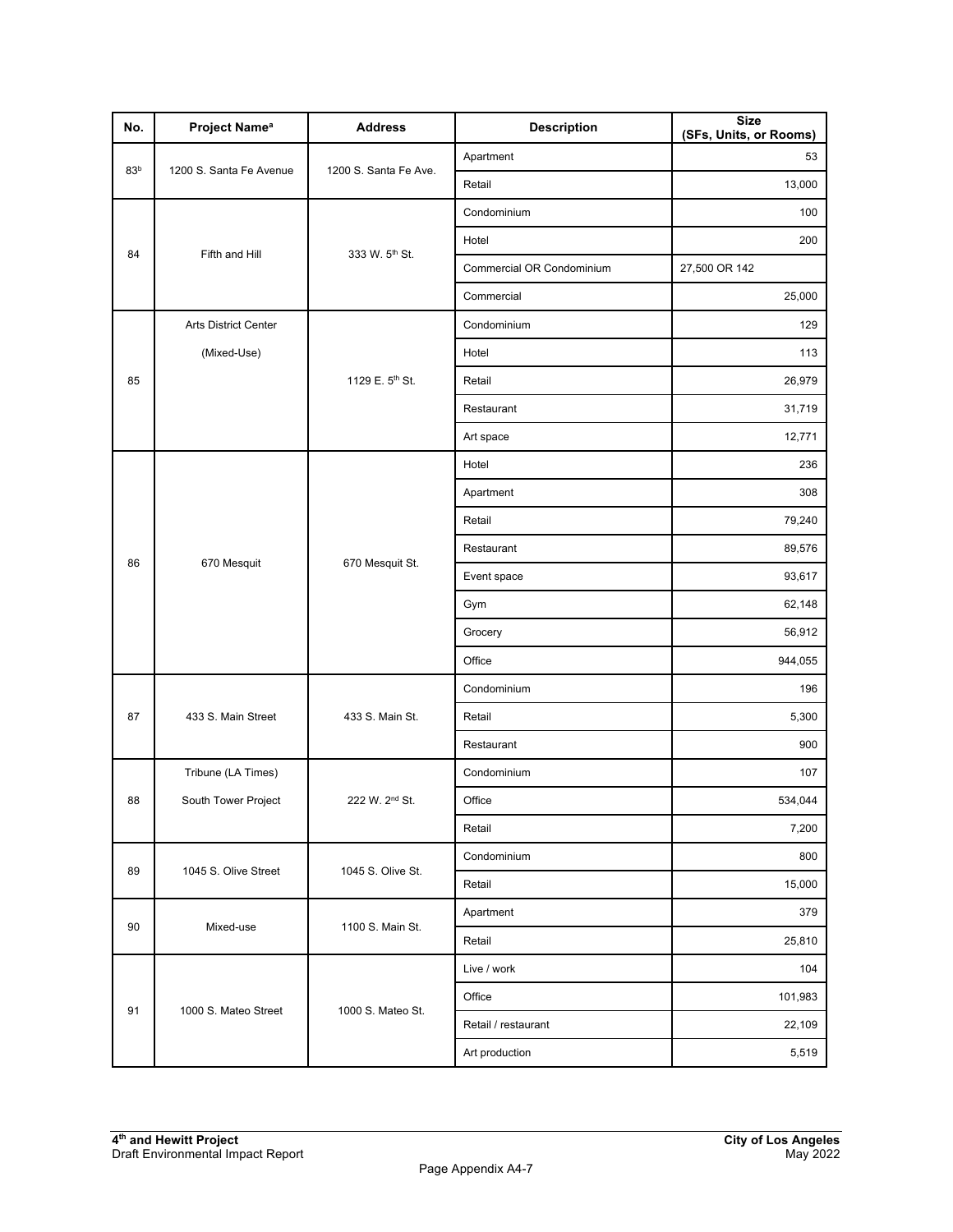| No. | Project Name <sup>a</sup>                    | <b>Address</b>             | <b>Description</b>      | <b>Size</b><br>(SFs, Units, or Rooms) |
|-----|----------------------------------------------|----------------------------|-------------------------|---------------------------------------|
|     |                                              | 2117 E. Violet St.         | Live / work             | 509                                   |
| 92  | 2117 E. Violet Street                        |                            | Commercial              | 288,230                               |
|     |                                              |                            | Apartment               | 430                                   |
| 93  | 234 N. Center Street                         | 220 N. Center St.          | Retail                  | 8,742                                 |
|     |                                              | 940 E. 4 <sup>th</sup> St. | Live / work             | 93                                    |
| 94  | 940 E. 4 <sup>th</sup> Street                |                            | Commercial              | 20,248                                |
|     |                                              |                            | Condominium             | 4                                     |
| 95  | 2159 E. Bay Street                           | 2159 E. Bay St.            | Office                  | 222,000                               |
|     |                                              |                            | Apartment               | 994                                   |
| 96  | 333 S. Alameda Street                        | 333 S. Alameda St.         | Commercial              | 99,300                                |
|     |                                              |                            | Live / work             | 140                                   |
| 97  | 641 Imperial Street                          | 641 Imperial St.           | Office                  | 14,700                                |
|     | 845 Olive & 842 Grand                        |                            | Apartment               | 208                                   |
| 98  | Mixed-Use                                    | 845 S. Olive St.           | Retail                  | 2,430                                 |
|     | Mixed-Use                                    | 100 S. Broadway            | Apartment               | 1,127                                 |
|     | (Times Mirror Square)                        |                            | Office                  | 285,088                               |
| 99  |                                              |                            | Supermarket             | 50,000                                |
|     |                                              |                            | Restaurant              | 75,589                                |
|     |                                              |                            | Apartment               | 322                                   |
| 100 | Southern California Flower<br>Market Project | 755 S. Wall St.            | Office                  | 53,200                                |
|     |                                              |                            | Commercial              | 8,820                                 |
| 101 | Mixed-Use                                    | 609 E. 5 <sup>th</sup> St. | Apartment               | 151                                   |
| 102 | Residential                                  | 713 E. 5th St.             | Apartment               | 51                                    |
| 103 | 656 S. Stanford Avenue                       | 656 S. Stanford Ave.       | Apartment               | 82                                    |
|     |                                              |                            | Condominium             | 409                                   |
| 104 | 8 <sup>th</sup> / Grand / Hope Project       | 754 S. Hope St.            | Retail                  | 7,329                                 |
|     |                                              |                            | Apartment (affordable)  | 378                                   |
|     |                                              |                            | Apartment (market-rate) | 4                                     |
| 105 | Weingart Tower - Affordable<br>Housing       | 554 S. San Pedro St.       | Retail                  | 1,758                                 |
|     |                                              |                            | Office                  | 4,410                                 |
|     |                                              |                            | Flex                    | 5,932                                 |
|     |                                              |                            | Apartment               | 303                                   |
| 106 | 600 S. San Pedro Street                      | 600 S. San Pedro St.       | Commercial              | 19,909                                |
| 107 | 508 E. 4 <sup>th</sup> Street                | 508 E. 4 <sup>th</sup> St. | Apartment               | 41                                    |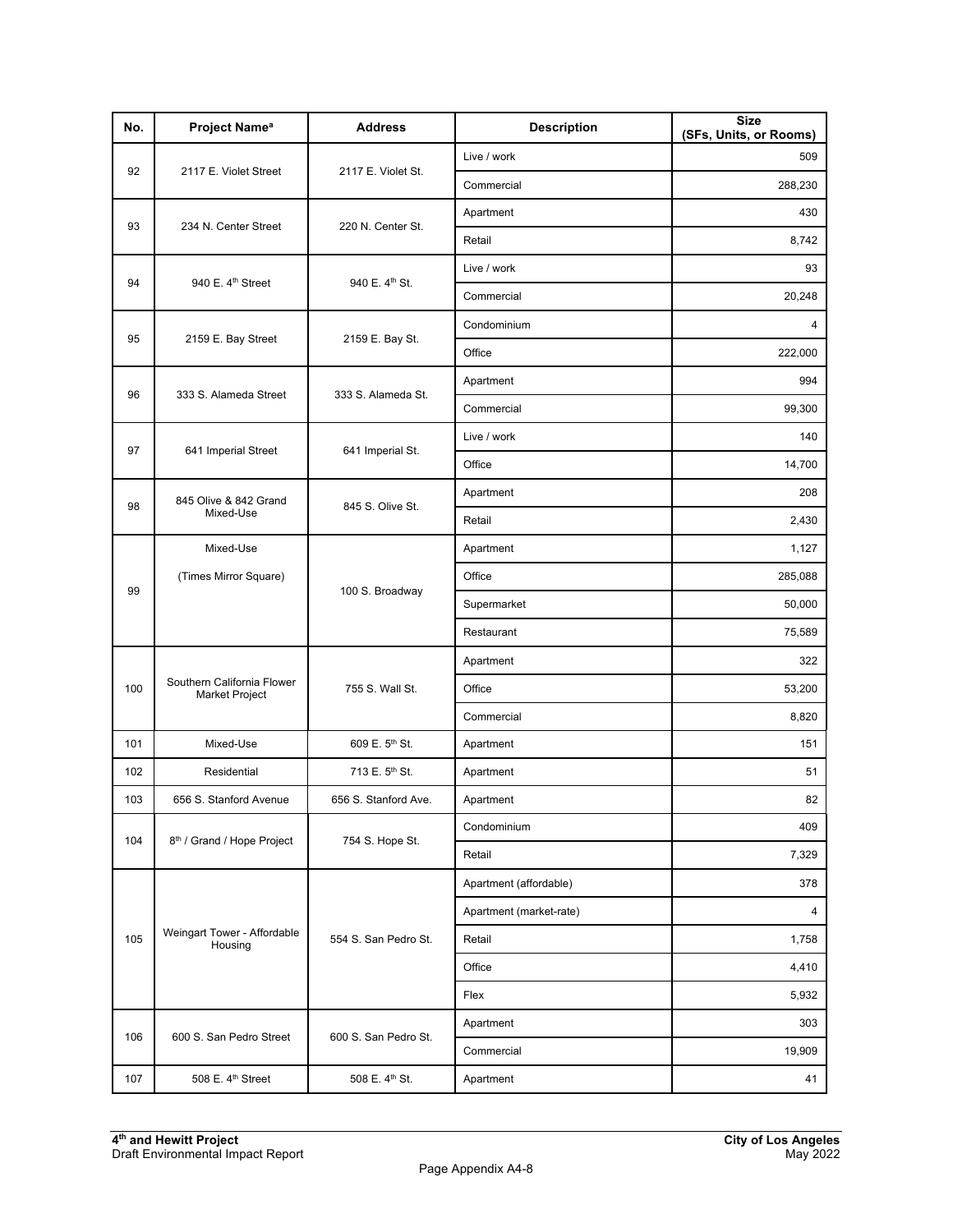| No. | Project Name <sup>a</sup>      | <b>Address</b>                          | <b>Description</b> | <b>Size</b><br>(SFs, Units, or Rooms) |
|-----|--------------------------------|-----------------------------------------|--------------------|---------------------------------------|
| 108 | 4 <sup>th</sup> & Spring Hotel | 361 S. Spring St.                       | Hotel              | 315                                   |
|     |                                |                                         | Meeting space      | 2,000                                 |
|     |                                |                                         | Apartment          | 700                                   |
| 109 | Olympic & Hill Mixed Use       | 1030 S. Hill St.                        | Retail             | 7,000                                 |
|     |                                |                                         | Restaurant         | 7,000                                 |
|     |                                |                                         | Residential        | 22                                    |
|     |                                |                                         | Office             | 7,443,200                             |
| 110 | Alameda District Plan          | <b>Union Station Terminal</b>           | Retail             | 645,000                               |
|     |                                | Annex                                   | Hotel              | 750                                   |
|     |                                |                                         | Restaurant         | 20,000                                |
|     |                                |                                         | Museum             | 70,000                                |
| 111 | Hellman / Banco Building       | 354 S. Spring St.                       | Apartment          | 212                                   |
| 112 | <b>Industrial Park</b>         | 1005 S. Mateo St.                       | Industrial park    | 94,849                                |
|     | ELACC / Bridge                 | SW corner of 1 <sup>st</sup> St. & Soto | Apartment          | 65                                    |
| 113 | <b>Housing Project</b>         | St.                                     | Retail             | 5,000                                 |
| 114 | 900 N. Alameda Street          | 900 N. Alameda St.                      | Data center        | 179,900                               |
|     | 115<br>Mixed-Use               | 640 S. Santa Fe Ave.                    | Office             | 91,185                                |
|     |                                |                                         | Retail             | 9,430                                 |
|     |                                |                                         | Restaurant         | 6,550                                 |
|     | <b>Equity Residential</b>      | 340 S. Hill St.                         | Apartment          | 406                                   |
|     | Mixed-Use                      |                                         | Affordable Housing | 22                                    |
| 116 |                                |                                         | Office             | 2,980                                 |
|     |                                |                                         | Retail             | 2,630                                 |
|     |                                |                                         | Apartment          | 236                                   |
| 117 | Mixed-Use                      | 601 S. Central Ave.                     | Commercial         | 12,000                                |
|     |                                |                                         | Office             | 850,400                               |
|     |                                |                                         | Restaurant         | 117,400                               |
| 118 | ROW DTLA Mixed-Use             | 777 S. Alameda St.                      | Retail             | 66,200                                |
|     |                                |                                         | Hotel              | 125                                   |
|     |                                |                                         | Apartment          | 452                                   |
| 119 | 7th & Maple Mixed-Use          | 701 S. Maple Ave.                       | Retail             | 6,800                                 |
|     |                                |                                         | Restaurant         | 6,800                                 |
|     |                                |                                         | Live / work        | 220                                   |
| 120 | 1100 5 <sup>th</sup> Mixed-Use | 1100 E. 5 <sup>th</sup> St.             | Live / work office | 4,350                                 |
|     |                                |                                         | Office             | 15,671                                |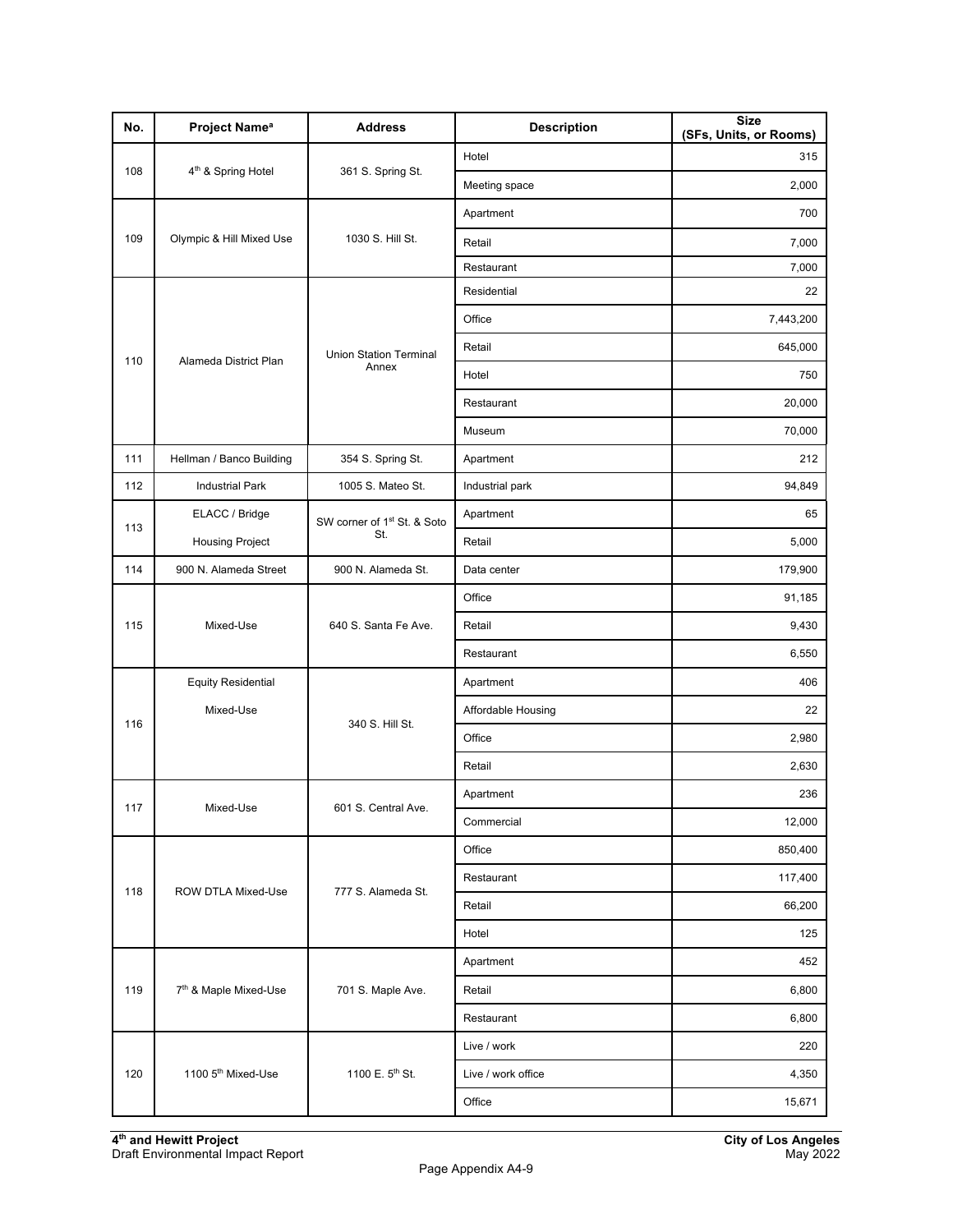| No.                             | Project Name <sup>a</sup>              | <b>Address</b>          | <b>Description</b>                                                        | <b>Size</b><br>(SFs, Units, or Rooms) |
|---------------------------------|----------------------------------------|-------------------------|---------------------------------------------------------------------------|---------------------------------------|
|                                 |                                        |                         | Restaurant                                                                | 19,609                                |
|                                 |                                        |                         | Retail                                                                    | 9,250                                 |
|                                 | 949 S. Hope Street                     |                         | Apartment                                                                 | 236                                   |
| 121                             | Mixed-Use Development                  | 949 S. Hope St.         | Retail                                                                    | 5,954                                 |
| 122                             | 655 S. San Pedro Street<br>Residential | 655 S. San Pedro St.    | Apartment                                                                 | 81                                    |
|                                 |                                        | 1206-1338 E. 6th St. /  | Hotel                                                                     | 412                                   |
|                                 |                                        | 1205-1321 Wholesale St. | Apartment                                                                 | 1,305                                 |
|                                 |                                        |                         | Condominium                                                               | 431                                   |
| 123                             | 6AM                                    |                         | Office                                                                    | 253,500                               |
|                                 |                                        |                         | Community space                                                           | 127,600                               |
|                                 |                                        |                         | School                                                                    | 29,300                                |
|                                 |                                        |                         | Art space                                                                 | 22,400                                |
|                                 |                                        |                         | Office                                                                    | 60,243                                |
| 124                             | Mixed-Use                              | 755 S. Los Angeles St.  | Retail                                                                    | 16,694                                |
|                                 |                                        |                         | Restaurant                                                                | 26,959                                |
|                                 |                                        |                         | Apartment                                                                 | 281                                   |
|                                 |                                        |                         | Hotel                                                                     | 142                                   |
| 125<br>643-655 N. Spring Street | 643-655 N. Spring St.                  | Commercial              | 17,003                                                                    |                                       |
|                                 |                                        |                         | Restaurant                                                                | 2,532                                 |
| 126                             | Men's Central Jail<br>Replacement      | 441 E. Bauchet St.      | Los Angeles County Consolidated<br><b>Correctional Treatment Facility</b> | 3,885 beds                            |
|                                 |                                        | 930 E. 6th St.          | Apartment                                                                 | 236                                   |
| 127                             | Mixed-Use                              |                         | Retail                                                                    | 12,000                                |
|                                 |                                        |                         | Market                                                                    | 14,193                                |
| 128                             | Mixed-Use                              | 1000 S. Sante Fe St.    | Health Club                                                               | 6,793                                 |
|                                 |                                        |                         | Restaurant                                                                | 10,065                                |
|                                 |                                        |                         | Live / Work Apartment                                                     | 4                                     |
| 129                             | Mixed-Use                              | 810 E. 3rd St.          | Restaurant and Bar                                                        | 3,568                                 |
|                                 |                                        |                         | Retail                                                                    | 6,171                                 |
|                                 |                                        |                         | Hotel                                                                     | 149                                   |
| 130                             | Hotel                                  | 124 E. Olympic Blvd.    | Restaurant                                                                | 6,716                                 |
| 131                             | Charter School                         | 443 S. Soto St.         | Student charter school                                                    | 625-students                          |
|                                 |                                        |                         | Apartment                                                                 | 31                                    |
| 132                             | Mixed-Use                              | 323 W. 5th St.          | Hotel                                                                     | 190                                   |
|                                 |                                        |                         | <b>Meeting Space</b>                                                      | 6,119                                 |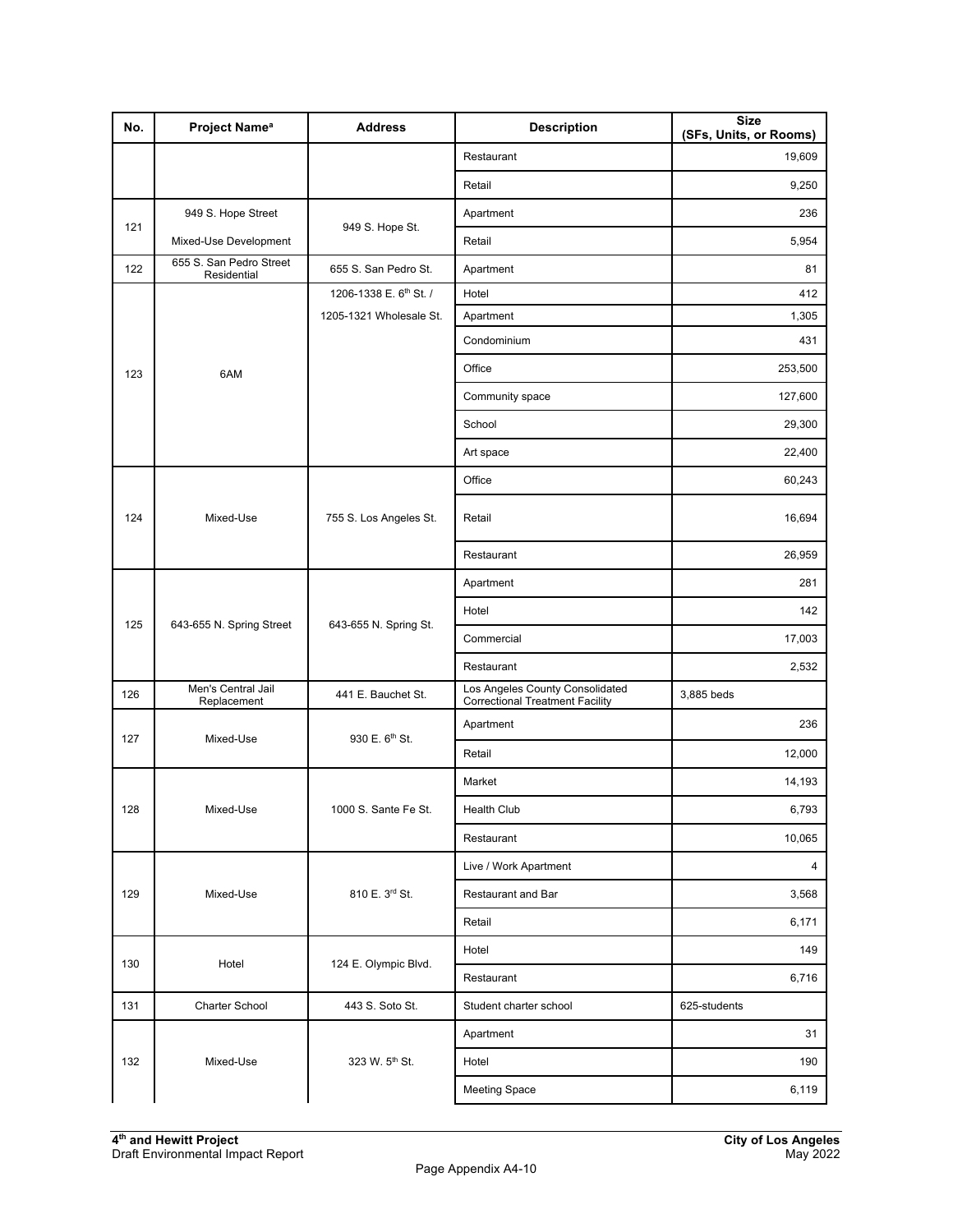| No. | Project Name <sup>a</sup>         | <b>Address</b>     | <b>Description</b> | <b>Size</b><br>(SFs, Units, or Rooms) |
|-----|-----------------------------------|--------------------|--------------------|---------------------------------------|
|     |                                   |                    | Restaurant         | 29,232                                |
| 133 | Hotel                             | 1138 S. Broadway   | Hotel              | 138                                   |
|     |                                   |                    | Affordable Housing | 44                                    |
| 134 | Mixed-Use                         | 110 S. Boyle Ave.  | <b>Bank</b>        | 3,000                                 |
|     |                                   |                    | Retail             | 5,000                                 |
|     |                                   | 1024 S. Mateo St.  | Apartment          | 104                                   |
|     |                                   |                    | Office             | 101,983                               |
| 135 | 1024 Mateo St Mixed-Use           |                    | Restaurant         | 16,729                                |
|     |                                   |                    | Retail             | 5,830                                 |
|     |                                   |                    | Light Industrial   | 5,519                                 |
|     | Mack Urban (Site 2 & 3)           | 1105 S. Olive St.  | Apartment          | 935                                   |
| 136 |                                   |                    | Retail             | 10,919                                |
|     |                                   |                    | Restaurant         | 10,919                                |
|     |                                   | 431 S. Colyton St. | Office             | 97,577                                |
| 137 | Office, Restaurant, Fast-<br>Food |                    | Restaurant         | 10,739                                |
|     |                                   |                    | Fast-Food          | 1,977                                 |

Source: Gibson Transportation Consulting, Inc. June 2019.

Notes:

ªRelated projects list based on information provided by LADOT, Los Angeles Department of City Planning, recent case filings, and recent traffic studies within 1.5 miles of the Project<br>Site as of June 4, 2019.

Although construction of the related project may be p.<br>conducted. Therefore, the related project was consided<br>The project description and trip generation informatic<br>2010), which was reviewed and approved by LADOT<br>office, 3 <sup>6</sup> Although construction of the related project may be partially complete/entirely complete, the project was not fully occupied at the time of the NOP or when traffic counts were<br>conducted. Therefore, the related project

| <b>Related Projects Sorted by Land Use</b> |             |  |
|--------------------------------------------|-------------|--|
| <b>Description</b>                         | <b>Size</b> |  |
| Affordable                                 | 22          |  |
| Affordable                                 | 44          |  |
| Apartment                                  | 100         |  |
| Apartment                                  | 242         |  |
| Apartment                                  | 160         |  |
| Apartment                                  | 635         |  |
| Apartment                                  | 450         |  |
| Apartment                                  | 201         |  |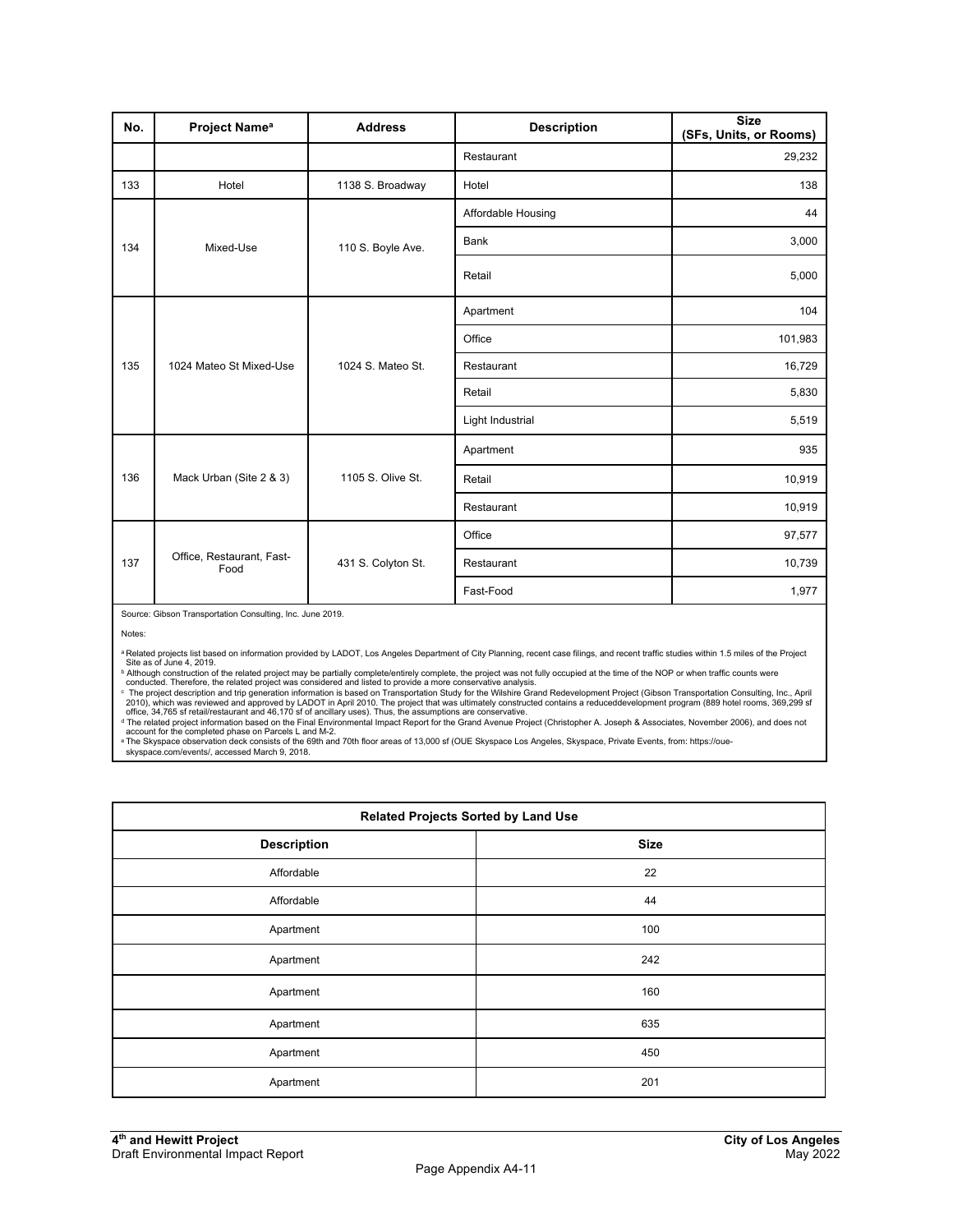| <b>Related Projects Sorted by Land Use</b> |            |  |
|--------------------------------------------|------------|--|
| Apartment                                  | 328        |  |
| Apartment                                  | 274        |  |
| Apartment                                  | 201        |  |
| Apartment                                  | 331        |  |
| Apartment                                  | 263        |  |
| Apartment                                  | 452        |  |
| Apartment                                  | 214        |  |
| Apartment                                  | 94         |  |
| Apartment                                  | 345        |  |
| Apartment                                  | 400        |  |
| Apartment                                  | 52         |  |
| Apartment                                  | $77\,$     |  |
| Apartment                                  | 300        |  |
| Apartment                                  | 305        |  |
| Apartment                                  | 160        |  |
| Apartment                                  | 162        |  |
| Apartment                                  | 122        |  |
| Apartment                                  | 770        |  |
| Apartment                                  | 240        |  |
| Apartment                                  | 436        |  |
| Apartment                                  | 88         |  |
| Apartment                                  | 310        |  |
| Apartment                                  | 57         |  |
| Apartment                                  | 53         |  |
| Apartment                                  | 308        |  |
| Apartment                                  | 430        |  |
| Apartment                                  | 208        |  |
| Apartment                                  | 322        |  |
| Apartment                                  | 151        |  |
| Apartment                                  | ${\bf 51}$ |  |
| Apartment                                  | 82         |  |
| Apartment                                  | 303        |  |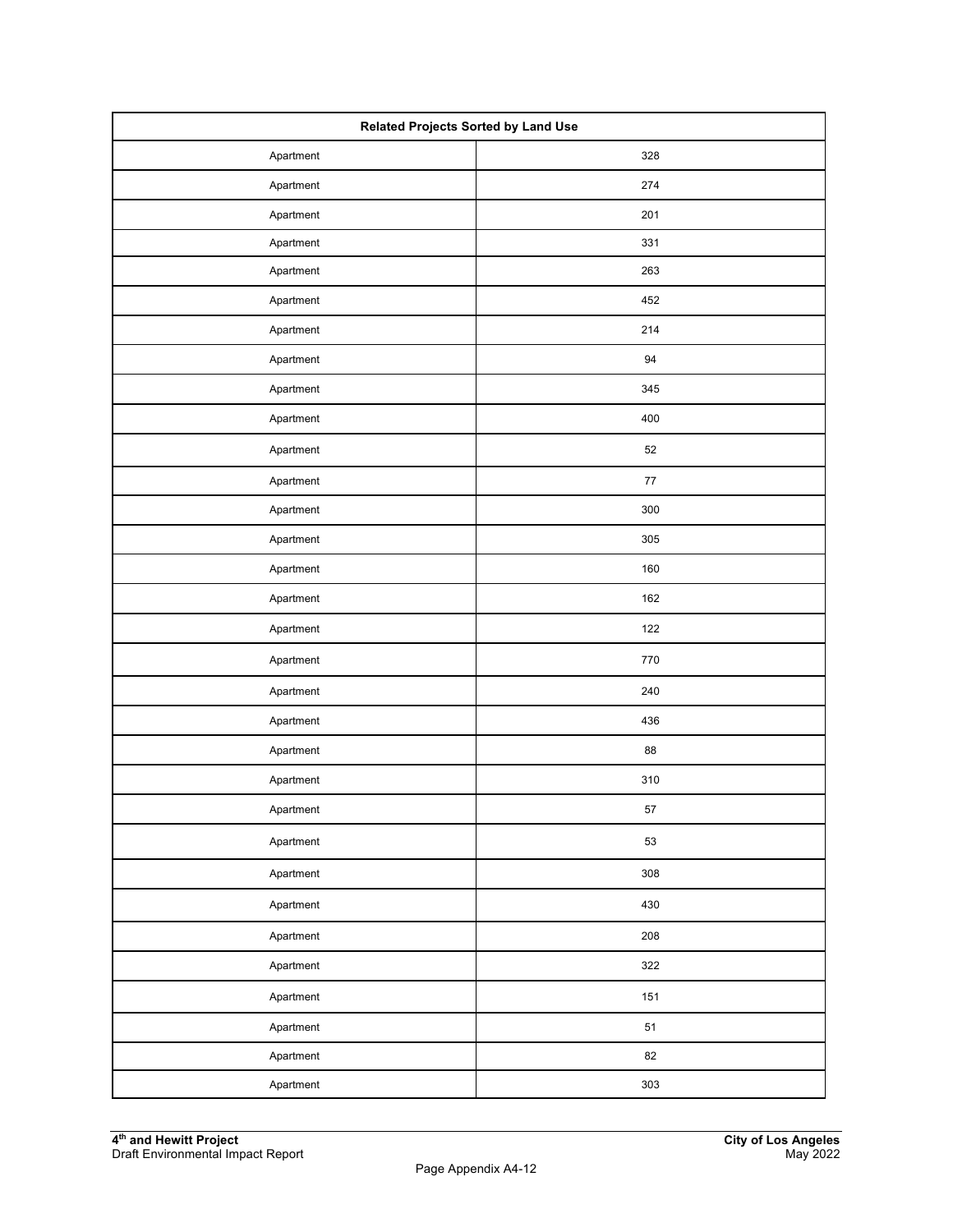| <b>Related Projects Sorted by Land Use</b> |       |  |
|--------------------------------------------|-------|--|
| Apartment                                  | 41    |  |
| Apartment                                  | 700   |  |
| Apartment                                  | 212   |  |
| Apartment                                  | 406   |  |
| Apartment                                  | 236   |  |
| Apartment                                  | 236   |  |
| Apartment                                  | 81    |  |
| Apartment                                  | 1,305 |  |
| Apartment                                  | 600   |  |
| Apartment                                  | 300   |  |
| Apartment                                  | 667   |  |
| Apartment                                  | 700   |  |
| Apartment                                  | 877   |  |
| Apartment                                  | 239   |  |
| Apartment                                  | 589   |  |
| Apartment                                  | 240   |  |
| Apartment                                  | 471   |  |
| Apartment                                  | 232   |  |
| Apartment                                  | 122   |  |
| Apartment                                  | 220   |  |
| Apartment                                  | 526   |  |
| Apartment                                  | 781   |  |
| Apartment                                  | 320   |  |
| Apartment                                  | 379   |  |
| Apartment                                  | 994   |  |
| Apartment                                  | 65    |  |
| Apartment                                  | 452   |  |
| Apartment                                  | 281   |  |
| Apartment                                  | 1,127 |  |
| Apartment                                  | 236   |  |
| Apartment                                  | 31    |  |
| Apartment                                  | 104   |  |
| Apartment                                  | 935   |  |
| Apartment (affordable)                     | 378   |  |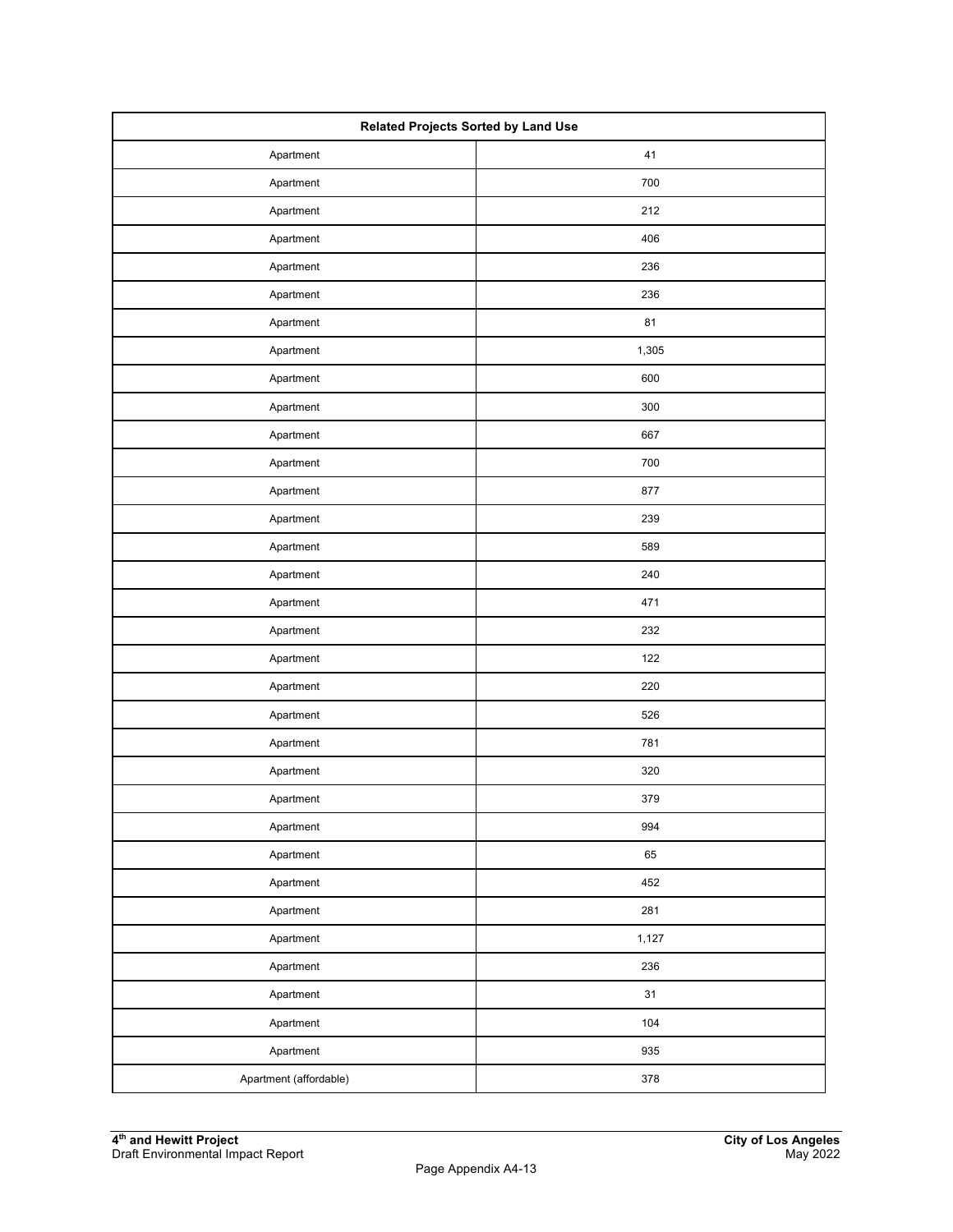| <b>Related Projects Sorted by Land Use</b> |                         |  |
|--------------------------------------------|-------------------------|--|
| Apartment (market-rate)                    | $\overline{\mathbf{4}}$ |  |
| Art production                             | 5,519                   |  |
| Art space                                  | 12,771                  |  |
| Art space                                  | 22,400                  |  |
| Assisted Living                            | 55 beds                 |  |
| Bar                                        | 5,000                   |  |
| Bar                                        | 5,290                   |  |
| <b>Bus facility</b>                        | 2 acres                 |  |
| Child care                                 | 2,500                   |  |
| Bank                                       | 3,000                   |  |
| Cinema                                     | 744 seats               |  |
| Commercial                                 | 30,000                  |  |
| Commercial                                 | 7,900                   |  |
| Commercial                                 | 51,390                  |  |
| Commercial                                 | 6,700                   |  |
| Commercial                                 | 11,375                  |  |
| Commercial                                 | 6,000                   |  |
| Commercial                                 | 25,000                  |  |
| Commercial                                 | 288,230                 |  |
| Commercial                                 | 20,248                  |  |
| Commercial                                 | 99,300                  |  |
| Commercial                                 | 8,820                   |  |
| Commercial                                 | 19,909                  |  |
| Commercial                                 | 12,000                  |  |
| Commercial                                 | 17,003                  |  |
| Commercial                                 | 27,500                  |  |
| Community space                            | 127,600                 |  |
| Condominium                                | 300                     |  |
| Condominium                                | 316                     |  |
| Condominium                                | 660                     |  |
| Condominium                                | 17                      |  |
| Condominium                                | 68                      |  |
| Condominium                                | 100                     |  |
| Condominium                                | 196                     |  |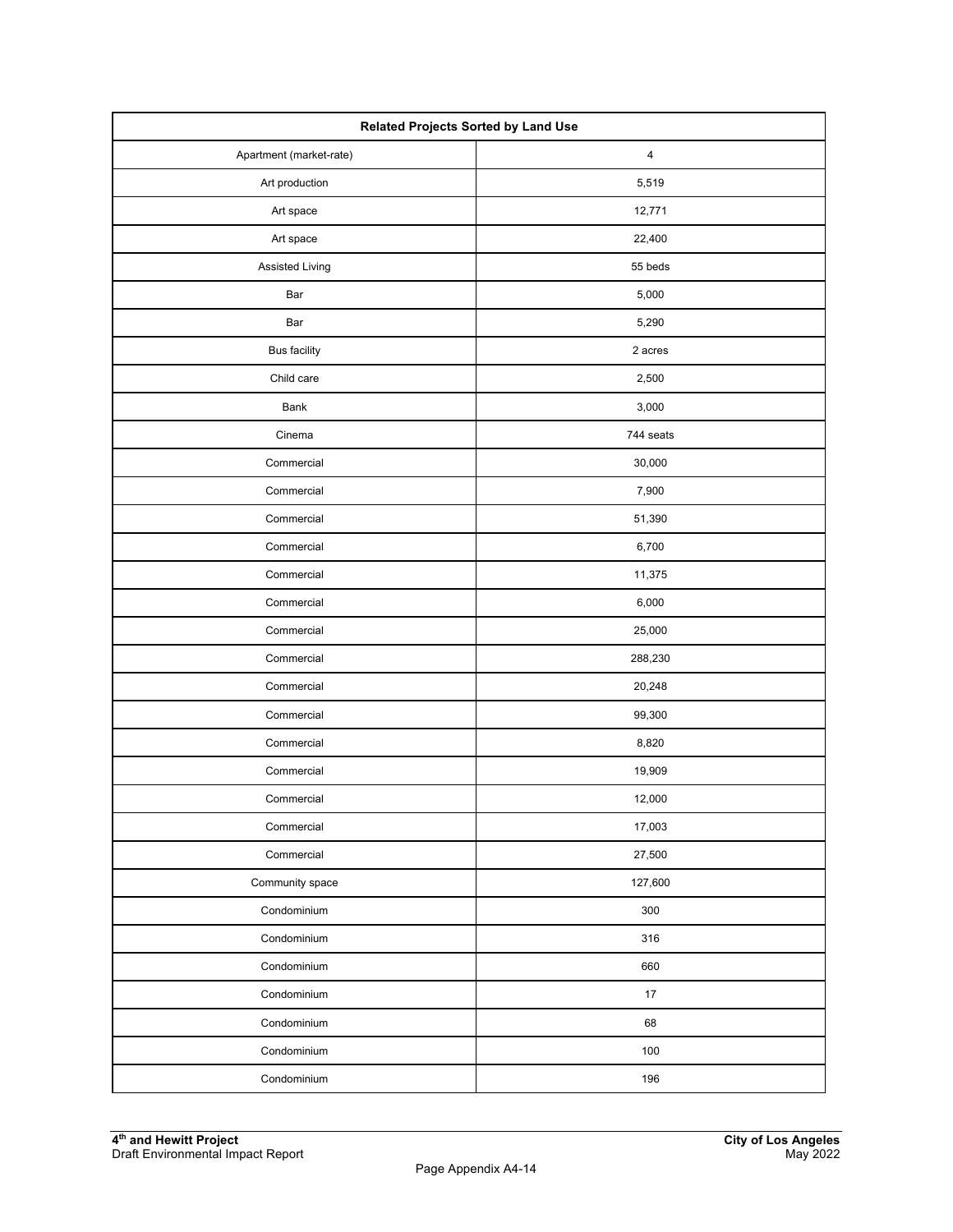| Related Projects Sorted by Land Use |                |  |
|-------------------------------------|----------------|--|
| Condominium                         | 107            |  |
| Condominium                         | 800            |  |
| Condominium                         | $\overline{4}$ |  |
| Condominium                         | 431            |  |
| Condominium                         | 223            |  |
| Condominium                         | 320            |  |
| Condominium                         | 172            |  |
| Condominium                         | 420            |  |
| Condominium                         | 968            |  |
| Condominium                         | 303            |  |
| Condominium                         | 129            |  |
| Condominium                         | 409            |  |
| Creative office                     | 113,350        |  |
| Cultural center                     | 7,000          |  |
| Data center                         | 179,900        |  |
| Event facility                      | 250 seats      |  |
| Event space                         | 93,617         |  |
| Fast food                           | 3,500          |  |
| Fast food                           | 1,977          |  |
| Flex                                | 5,932          |  |
| Grocery                             | 56,912         |  |
| Market                              | 14,193         |  |
| Gym                                 | 62,148         |  |
| Health club                         | 24,000         |  |
| Health club                         | 6,793          |  |
| Hotel                               | 225            |  |
| Hotel                               | 210            |  |
| Hotel                               | 66             |  |
| Hotel                               | 241            |  |
| Hotel                               | 200            |  |
| Hotel                               | 113            |  |
| Hotel                               | 315            |  |
| Hotel                               | 750            |  |
| Hotel                               | 125            |  |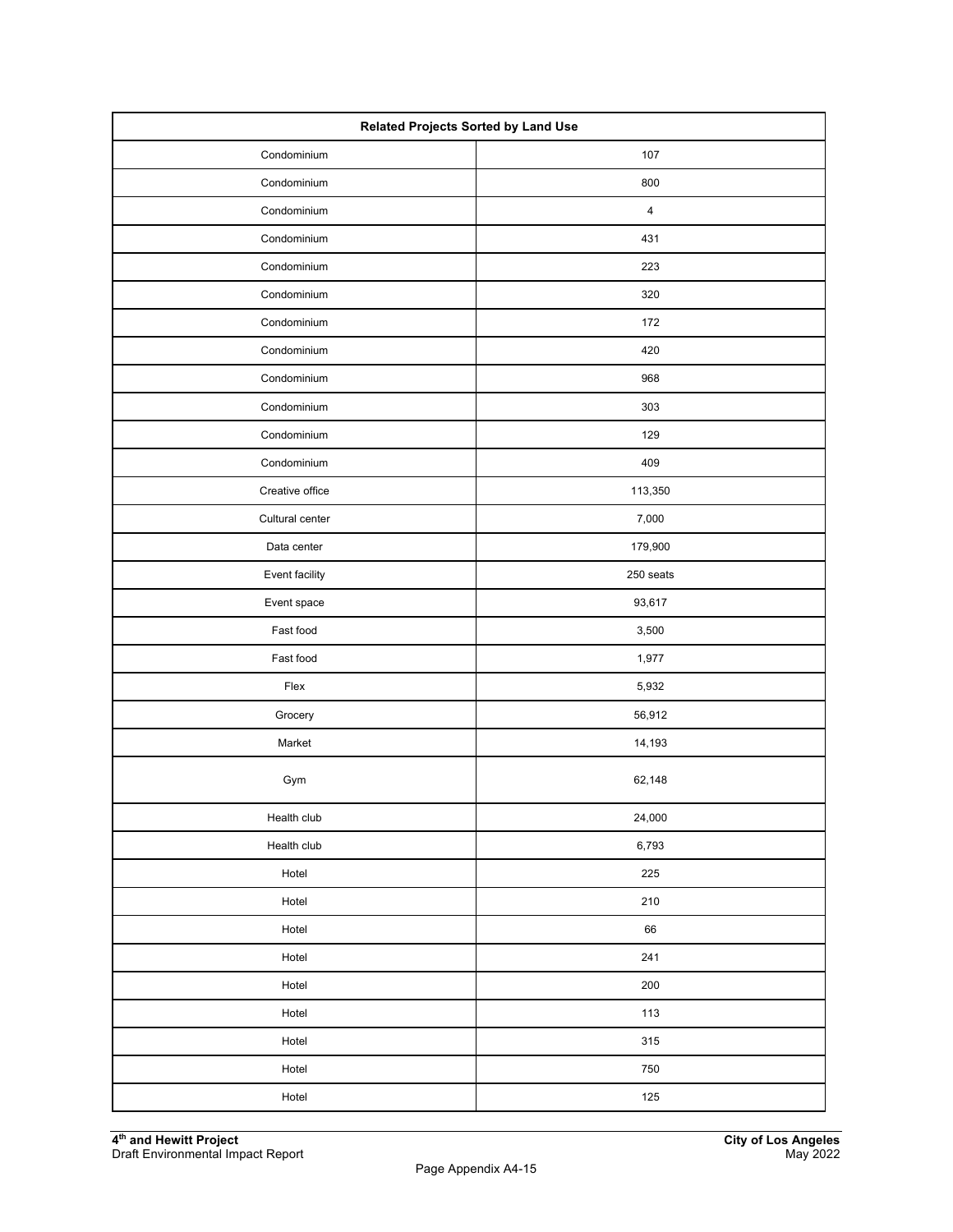| <b>Related Projects Sorted by Land Use</b> |              |  |
|--------------------------------------------|--------------|--|
| Hotel<br>560                               |              |  |
| Hotel                                      | 176          |  |
| Hotel                                      | 236          |  |
| Hotel                                      | 412          |  |
| Hotel                                      | 142          |  |
| Hotel                                      | 149          |  |
| Hotel                                      | 190          |  |
| Hotel                                      | 138          |  |
| Industrial park                            | 94,849       |  |
| Light Industrial                           | 5,519        |  |
| Live / work                                | 90           |  |
| Live / work                                | 104          |  |
| Live / work                                | 509          |  |
| Live / work                                | 93           |  |
| Live / work                                | 220          |  |
| Live / work                                | 185          |  |
| Live / work                                | 140          |  |
| Live / Work                                | $\sqrt{4}$   |  |
| Live / work Apartment                      | 600          |  |
| Live / work Apartment                      | 186          |  |
| Live / work Apartment                      | 475          |  |
| Live / work Apartments                     | 110          |  |
| Live / work office                         | 90,000       |  |
| Live / work Office                         | 25,200       |  |
| Live / work office                         | 3,900        |  |
| Live / work office                         | 4,350        |  |
| Medical office                             | 66 employees |  |
| Meeting space                              | 2,000        |  |
| Meeting space                              | 6,119        |  |
| Museum                                     | 10,000       |  |
| Museum                                     | 7,140        |  |
| Museum                                     | 70,000       |  |
| Observation deck                           |              |  |
| Office                                     | 150,000      |  |
| Office                                     | 650,000      |  |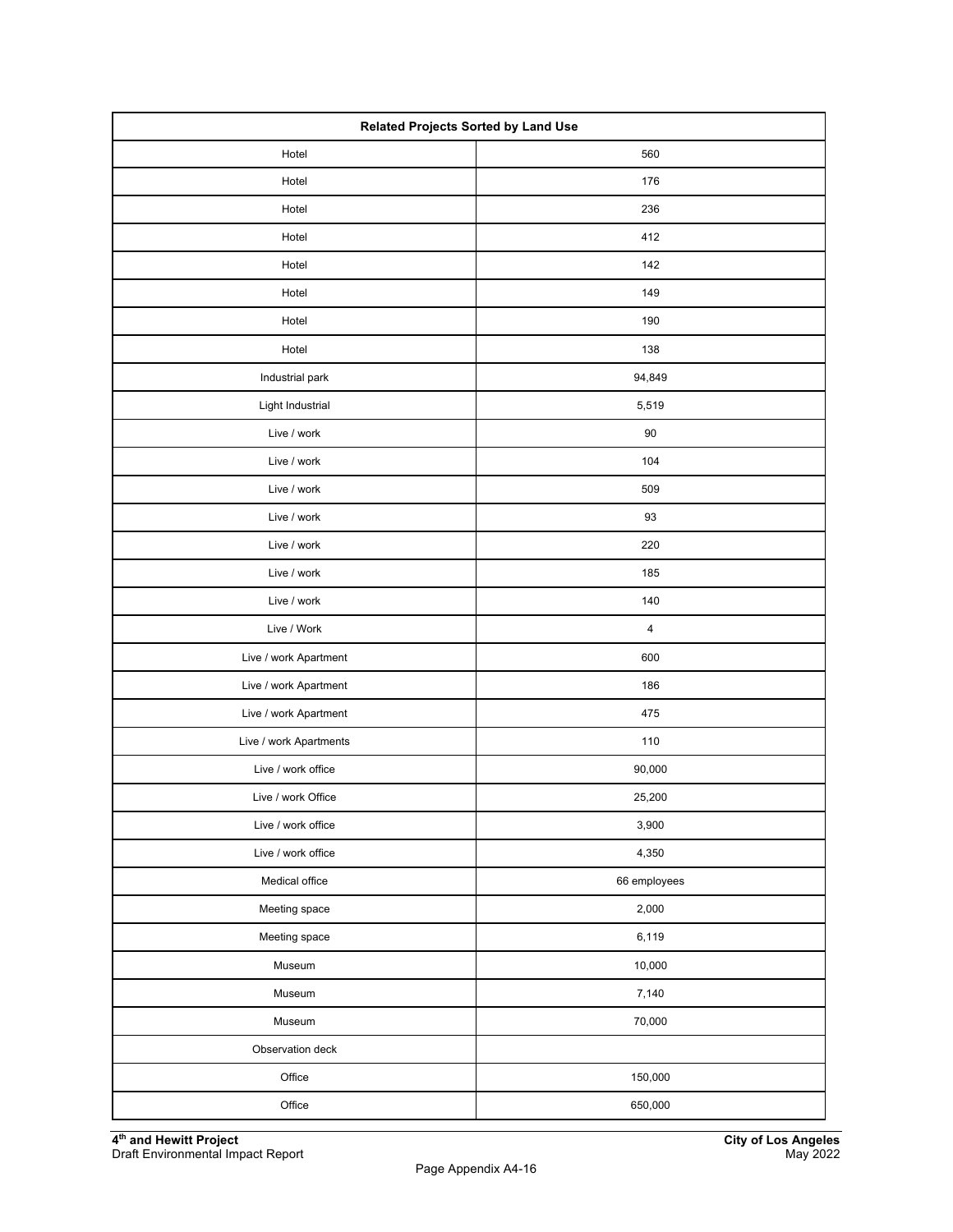| Related Projects Sorted by Land Use   |           |  |
|---------------------------------------|-----------|--|
| Office                                | 712,500   |  |
| Office                                | 549,141   |  |
| Office                                | 27,300    |  |
| Office                                | 75,000    |  |
| Office                                | 20,000    |  |
| Office                                | 243,000   |  |
| Office                                | 65,812    |  |
| Office                                | 6,900     |  |
| Office                                | 110,000   |  |
| Office                                | 94,000    |  |
| Office                                | 243,583   |  |
| Office                                | 52,000    |  |
| Office                                | 10,415    |  |
| Office                                | 944,055   |  |
| Office                                | 534,044   |  |
| Office                                | 101,983   |  |
| Office                                | 222,000   |  |
| Office                                | 14,700    |  |
| Office                                | 285,088   |  |
| Office                                | 53,200    |  |
| Office                                | 4,410     |  |
| Office                                | 91,185    |  |
| Office                                | 2,980     |  |
| Office                                | 850,400   |  |
| Office                                | 15,671    |  |
| Office                                | 60,243    |  |
| Office                                | 7,443,200 |  |
| Office                                | 253,500   |  |
| Office                                | 101,983   |  |
| Office                                | 97,577    |  |
| Office / retail / restaurant / market | 57,000    |  |
| Other                                 | 9,000     |  |
| Pharmacy / Drugstore                  | 25,000    |  |
| Private club                          | 71,078    |  |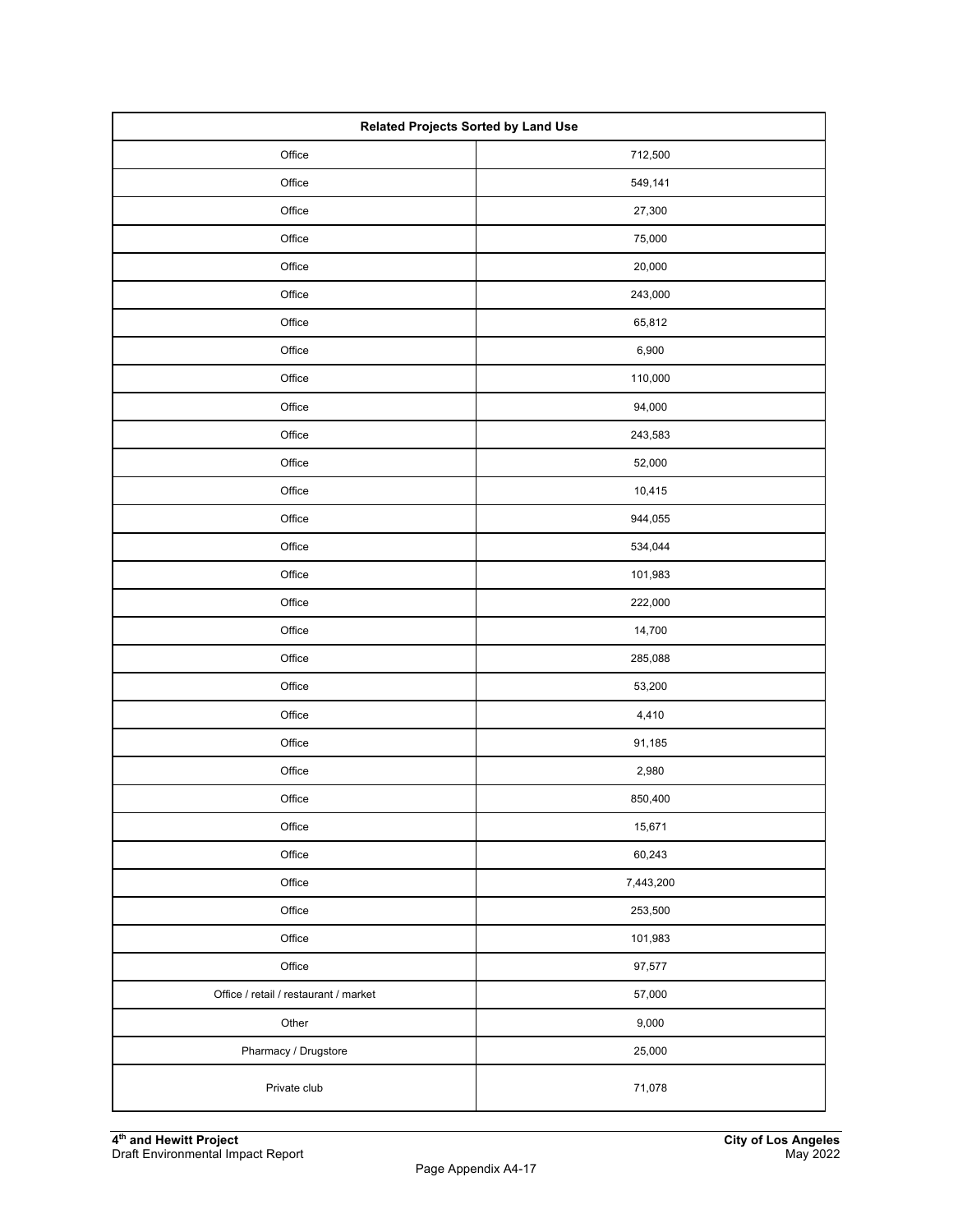| <b>Related Projects Sorted by Land Use</b> |        |  |
|--------------------------------------------|--------|--|
| Private club                               | 48     |  |
| Production space                           | 11,736 |  |
| Residential                                | 22     |  |
| Restaurant                                 | 15,000 |  |
| Restaurant                                 | 13,742 |  |
| Restaurant                                 | 6,850  |  |
| Restaurant                                 | 52,000 |  |
| Restaurant                                 | 8,500  |  |
| Restaurant                                 | 9,680  |  |
| Restaurant                                 | 5,000  |  |
| Restaurant                                 | 7,149  |  |
| Restaurant                                 | 5,700  |  |
| Restaurant                                 | 12,000 |  |
| Restaurant                                 | 10,000 |  |
| Restaurant                                 | 14,500 |  |
| Restaurant                                 | 3,500  |  |
| Restaurant                                 | 11,000 |  |
| Restaurant                                 | 20,000 |  |
| Restaurant                                 | 5,600  |  |
| Restaurant                                 | 2,400  |  |
| Restaurant                                 | 12,682 |  |
| Restaurant                                 | 27,780 |  |
| Restaurant                                 | 3,500  |  |
| Restaurant                                 | 2,130  |  |
| Restaurant                                 | 4,000  |  |
| Restaurant                                 | 8,430  |  |
| Restaurant                                 | 8,515  |  |
| Restaurant                                 | 3,750  |  |
| Restaurant                                 | 31,719 |  |
| Restaurant                                 | 89,576 |  |
| Restaurant                                 | 900    |  |
| Restaurant                                 | 75,589 |  |
| Restaurant                                 | 7,000  |  |
| Restaurant                                 | 20,000 |  |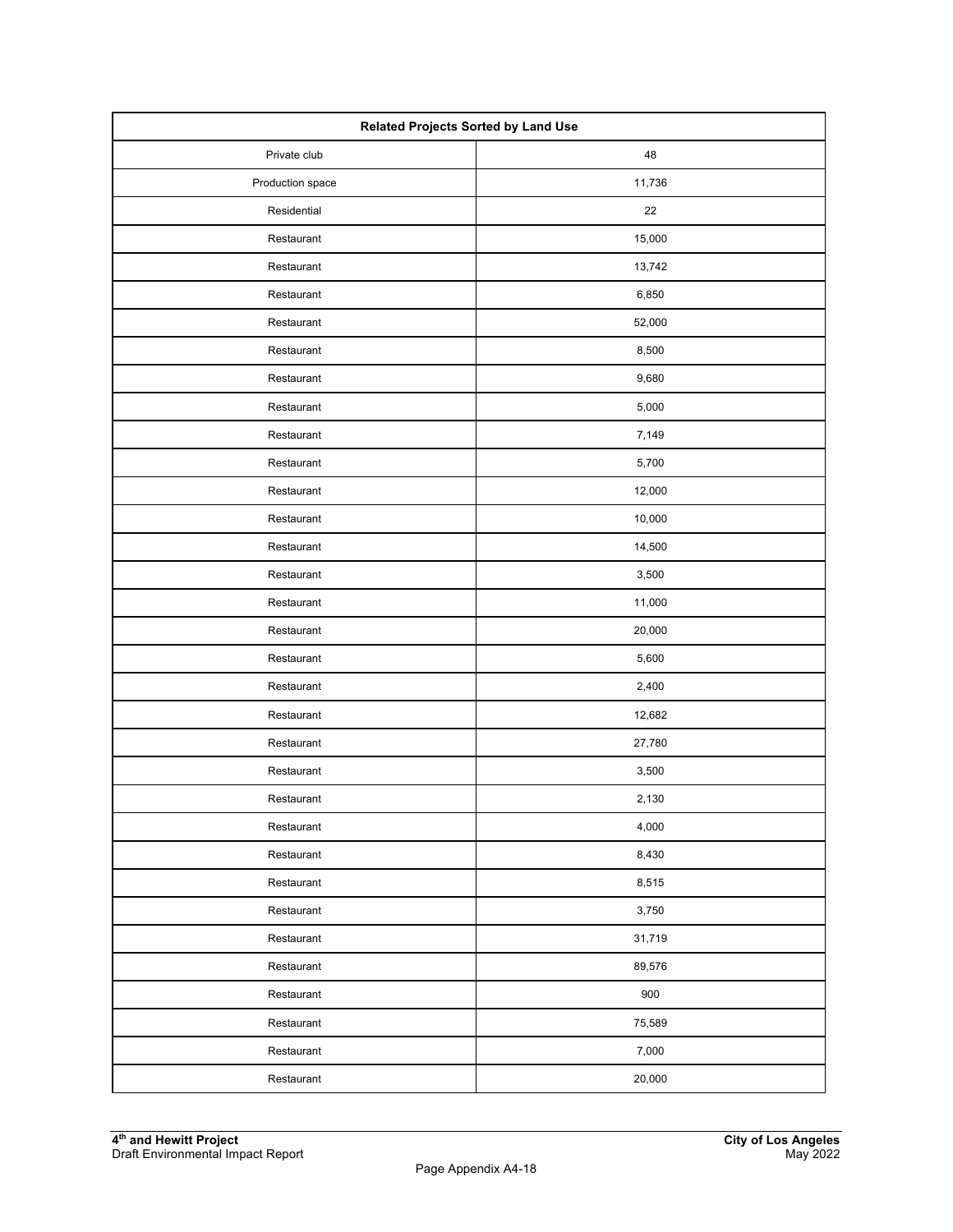| Related Projects Sorted by Land Use |         |  |
|-------------------------------------|---------|--|
| Restaurant                          | 6,550   |  |
| Restaurant                          | 117,400 |  |
| Restaurant                          | 6,800   |  |
| Restaurant                          | 19,609  |  |
| Restaurant                          | 26,959  |  |
| Restaurant                          | 2,532   |  |
| Restaurant                          | 3,500   |  |
| Restaurant                          | 15,005  |  |
| Restaurant                          | 10,739  |  |
| Restaurant                          | 10,065  |  |
| Restaurant                          | 6,716   |  |
| Restaurant                          | 29,232  |  |
| Restaurant                          | 16,729  |  |
| Restaurant                          | 10,919  |  |
| Restaurant and bar                  | 8,447   |  |
| Restaurant and bar                  | 3,568   |  |
| Retail                              | 25,000  |  |
| Retail                              | 30,000  |  |
| Retail                              | 3,400   |  |
| Retail                              | 18,712  |  |
| Retail                              | 181,620 |  |
| Retail                              | 38,500  |  |
| Retail                              | 152,150 |  |
| Retail                              | 14,500  |  |
| Retail                              | 58,800  |  |
| Retail                              | 18,000  |  |
| Retail                              | 30,062  |  |
| Retail                              | 224,862 |  |
| Retail                              | 10,000  |  |
| Retail                              | 5,000   |  |
| Retail                              | 6,400   |  |
| Retail                              | 5,400   |  |
| Retail                              | 6,000   |  |
| Retail                              | 4,500   |  |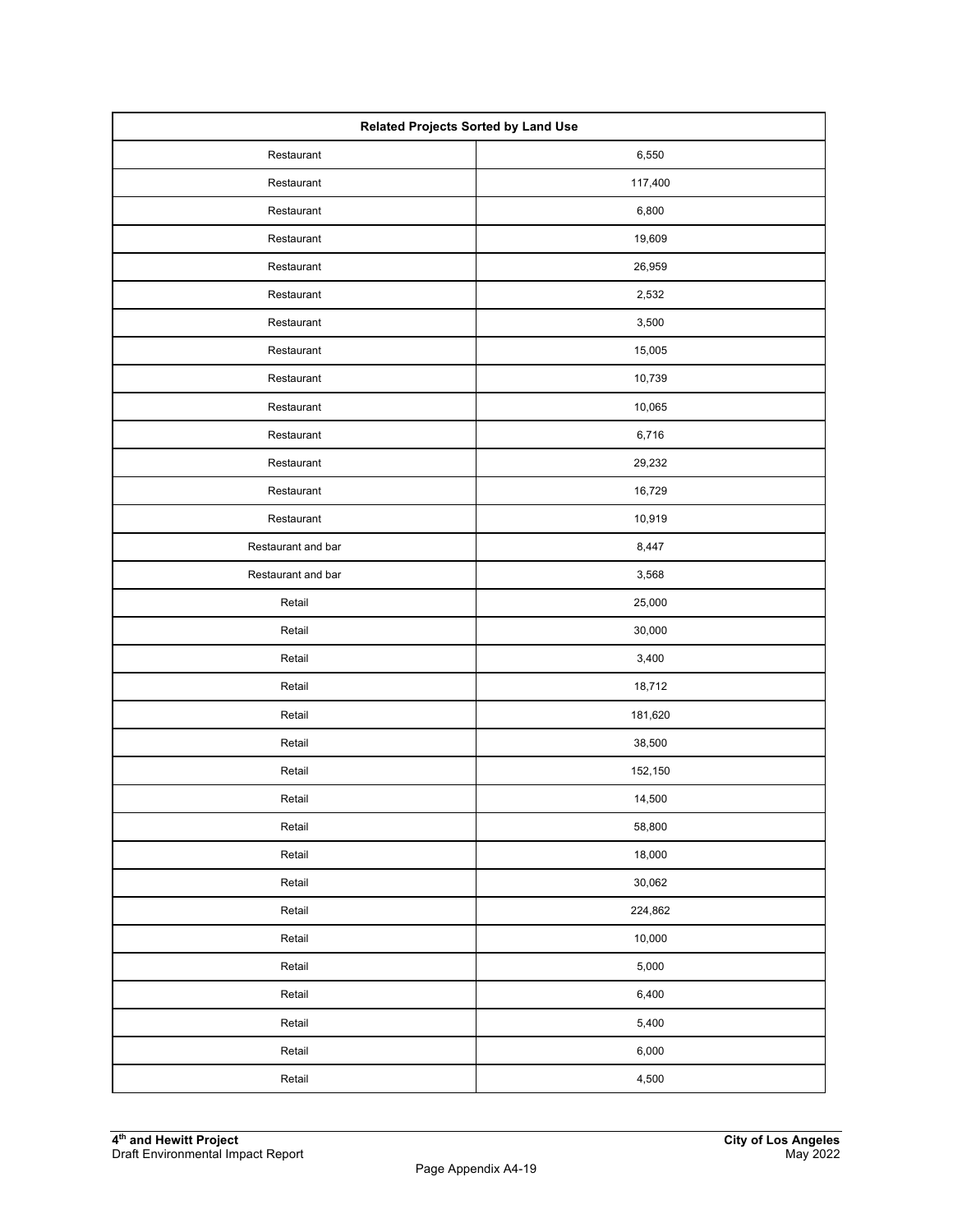| <b>Related Projects Sorted by Land Use</b> |        |  |
|--------------------------------------------|--------|--|
| Retail                                     | 25,000 |  |
| Retail                                     | 8,000  |  |
| Retail                                     | 10,000 |  |
| Retail                                     | 2,500  |  |
| Retail                                     | 23,000 |  |
| Retail                                     | 25,000 |  |
| Retail                                     | 11,000 |  |
| Retail                                     | 40,000 |  |
| Retail                                     | 15,000 |  |
| Retail                                     | 8,000  |  |
| Retail                                     | 5,190  |  |
| Retail                                     | 3,500  |  |
| Retail                                     | 840    |  |
| Retail                                     | 14,000 |  |
| Retail                                     | 7,500  |  |
| Retail                                     | 3,500  |  |
| Retail                                     | 37,979 |  |
| Retail                                     | 5,000  |  |
| Retail                                     | 7,500  |  |
| Retail                                     | 16,000 |  |
| Retail                                     | 3,750  |  |
| Retail                                     | 40,000 |  |
| Retail                                     | 11,925 |  |
| Retail                                     | 8,375  |  |
| Retail                                     | 13,000 |  |
| Retail                                     | 26,979 |  |
| Retail                                     | 79,240 |  |
| Retail                                     | 5,300  |  |
| Retail                                     | 7,200  |  |
| Retail                                     | 15,000 |  |
| Retail                                     | 25,810 |  |
| Retail                                     | 8,742  |  |
| Retail                                     | 2,430  |  |
| Retail                                     | 7,329  |  |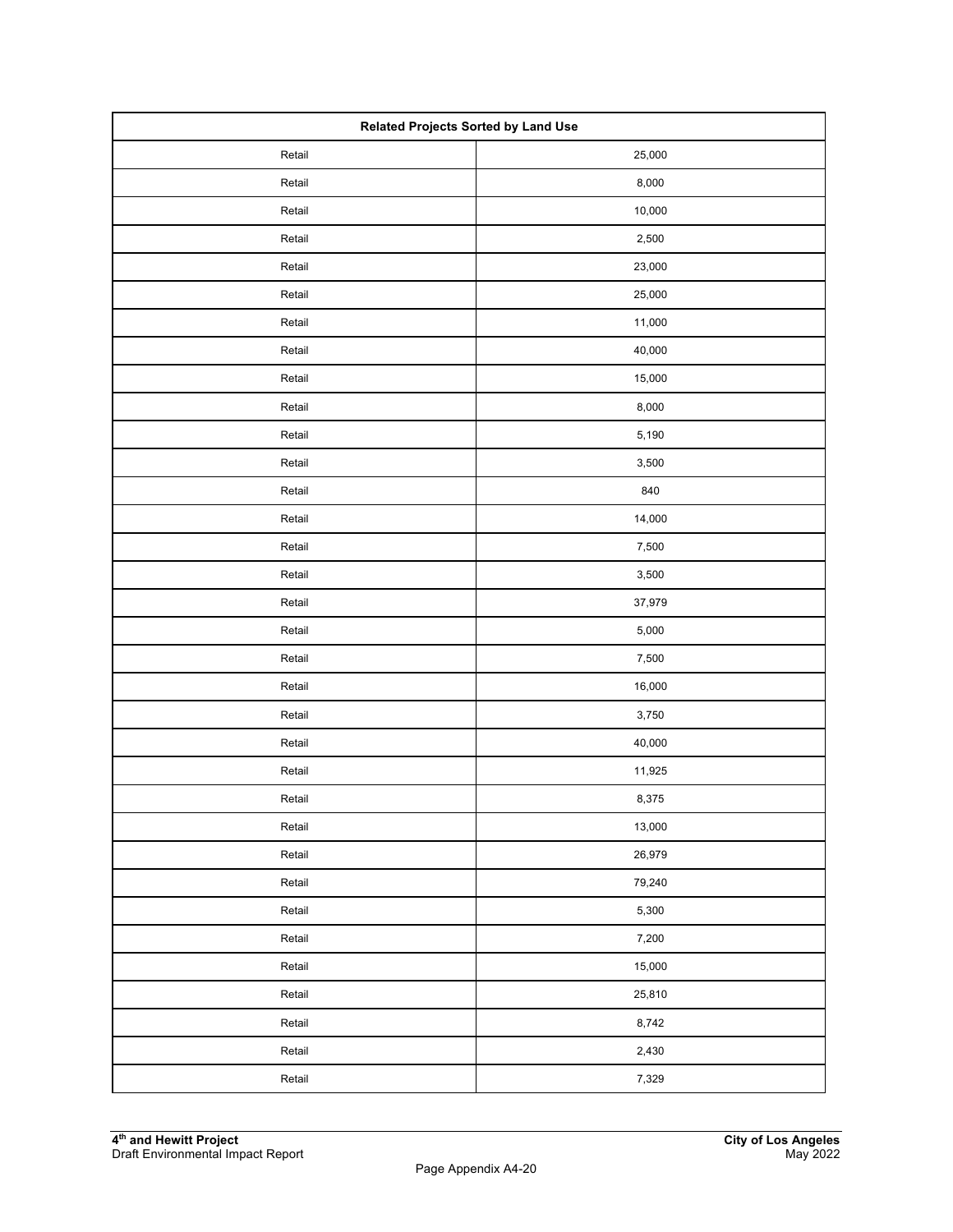| Related Projects Sorted by Land Use                              |              |  |
|------------------------------------------------------------------|--------------|--|
| Retail                                                           | 1,758        |  |
| Retail                                                           | 7,000        |  |
| Retail                                                           | 5,000        |  |
| Retail                                                           | 9,430        |  |
| Retail                                                           | 2,630        |  |
| Retail                                                           | 6,800        |  |
| Retail                                                           | 9,250        |  |
| Retail                                                           | 5,954        |  |
| Retail                                                           | 16,694       |  |
| Retail                                                           | 35,000       |  |
| Retail                                                           | 27,000       |  |
| Retail                                                           | 645,000      |  |
| Retail                                                           | 66,200       |  |
| Retail / restaurant                                              | 275,000      |  |
| Retail / restaurant                                              | 27,765       |  |
| Retail / restaurant                                              | 22,109       |  |
| Retail                                                           | 12,000       |  |
| Retail                                                           | 6,171        |  |
| Retail                                                           | 5,000        |  |
| Retail                                                           | 5,830        |  |
| Retail                                                           | 10,919       |  |
| Retail                                                           | 153,000      |  |
| School                                                           | 29,300       |  |
| School                                                           | 532-students |  |
| School                                                           | 625-students |  |
| Shopping center (mix of retail, market, health club, restaurant) | 43,657       |  |
| Specialty retail                                                 | 21,000       |  |
| Sports complex                                                   | 43,453       |  |
| Supermarket                                                      | 53,000       |  |
| Supermarket                                                      | 50,000       |  |
| <b>Correctional Facility</b>                                     | 3,885 beds   |  |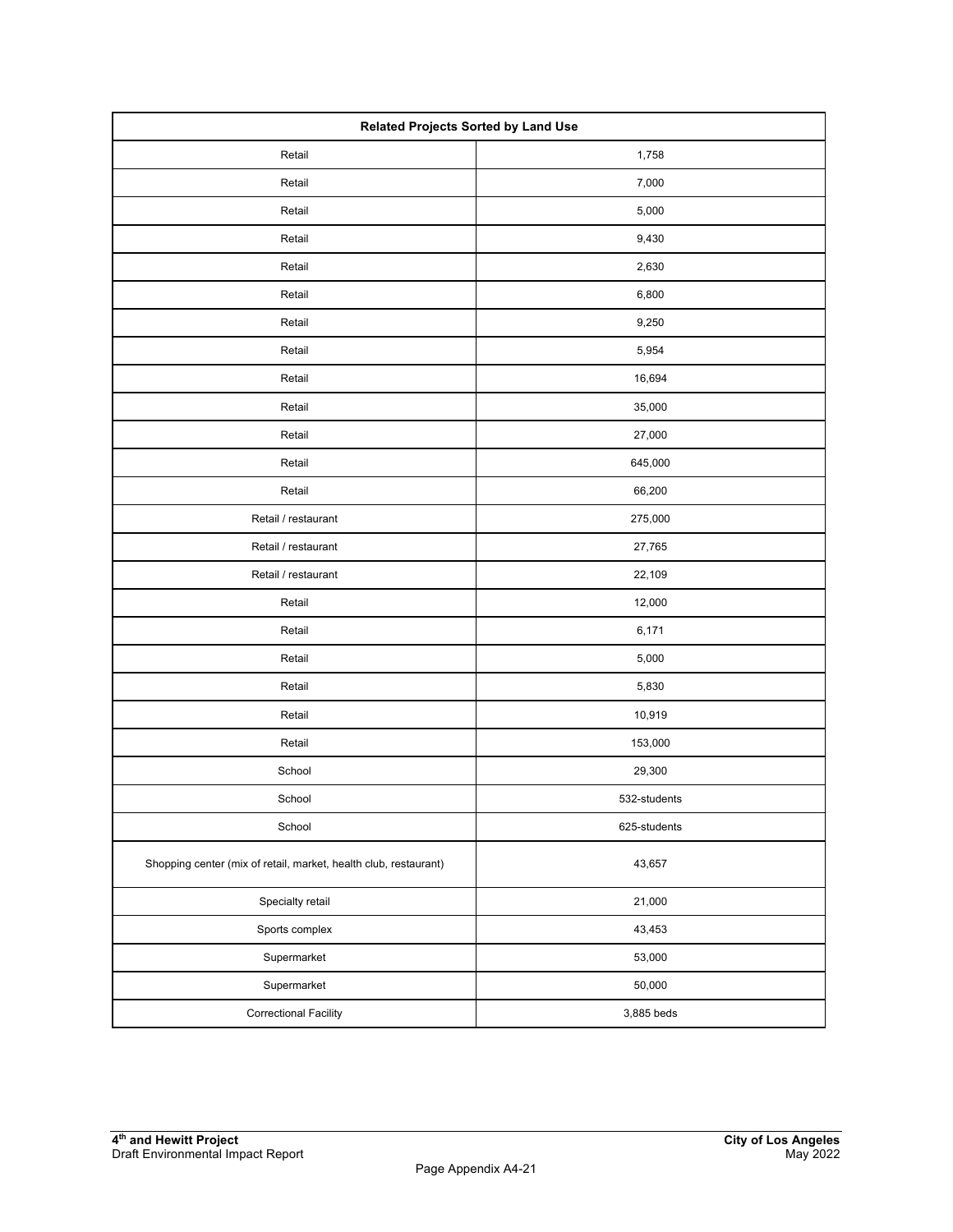| <b>Related Project Units and Areas</b> |                            |              |
|----------------------------------------|----------------------------|--------------|
| <b>RESIDENTIAL</b>                     | <b>UNITS OR BEDS</b>       | <b>Notes</b> |
| Market-Rate                            | 4                          |              |
| Affordable                             | 444                        |              |
| Apartment                              | 24,382                     |              |
| Condo                                  | 5,943                      |              |
| Live/Work Unit and Live/Work Apt.      | 2,716                      |              |
| Residential                            | 22                         |              |
| Subtotal                               | 33,511                     |              |
|                                        |                            |              |
|                                        |                            |              |
| Assisted Living                        | 55 beds                    | 23,484 sf    |
| <b>OFFICE</b>                          | <b>AREA IN SF</b>          |              |
| Office                                 | 14,085,870                 |              |
| Live/Work Office                       | 123,450                    |              |
| Creative Office                        | 113,350                    |              |
| <b>Meeting Space</b>                   | 8,119                      |              |
| Subtotal                               | 14,330,789                 |              |
| <b>Medical Office</b>                  | 66 employees               | 18,876 sf    |
| <b>HOTEL</b>                           | <b>ROOMS</b>               |              |
| Hotel                                  | 4,248                      | 2,124,000 sf |
| MUSEUM/CULTURAL                        | <b>AREA IN SF</b>          |              |
| Museum                                 | 87,140                     |              |
| <b>Cultural Center</b>                 | 7,000                      |              |
| Subtotal                               | 94,140                     |              |
|                                        |                            |              |
| <b>INDUSTRIAL</b>                      | <b>AREA IN SF</b>          |              |
| <b>Industrial Park</b>                 | 94,849                     |              |
| Light Industrial                       | 5,519                      |              |
|                                        | 100,368                    |              |
| <b>SPORTS/EVENTS</b>                   | <b>AREA IN SF OR SEATS</b> |              |
| Sports Complex                         | 43,453                     |              |
| Event Space                            | 93,617                     |              |
| Subtotal                               | 137,070                    |              |
| <b>Event Facility</b>                  | 250 seats                  | 696,960 sf   |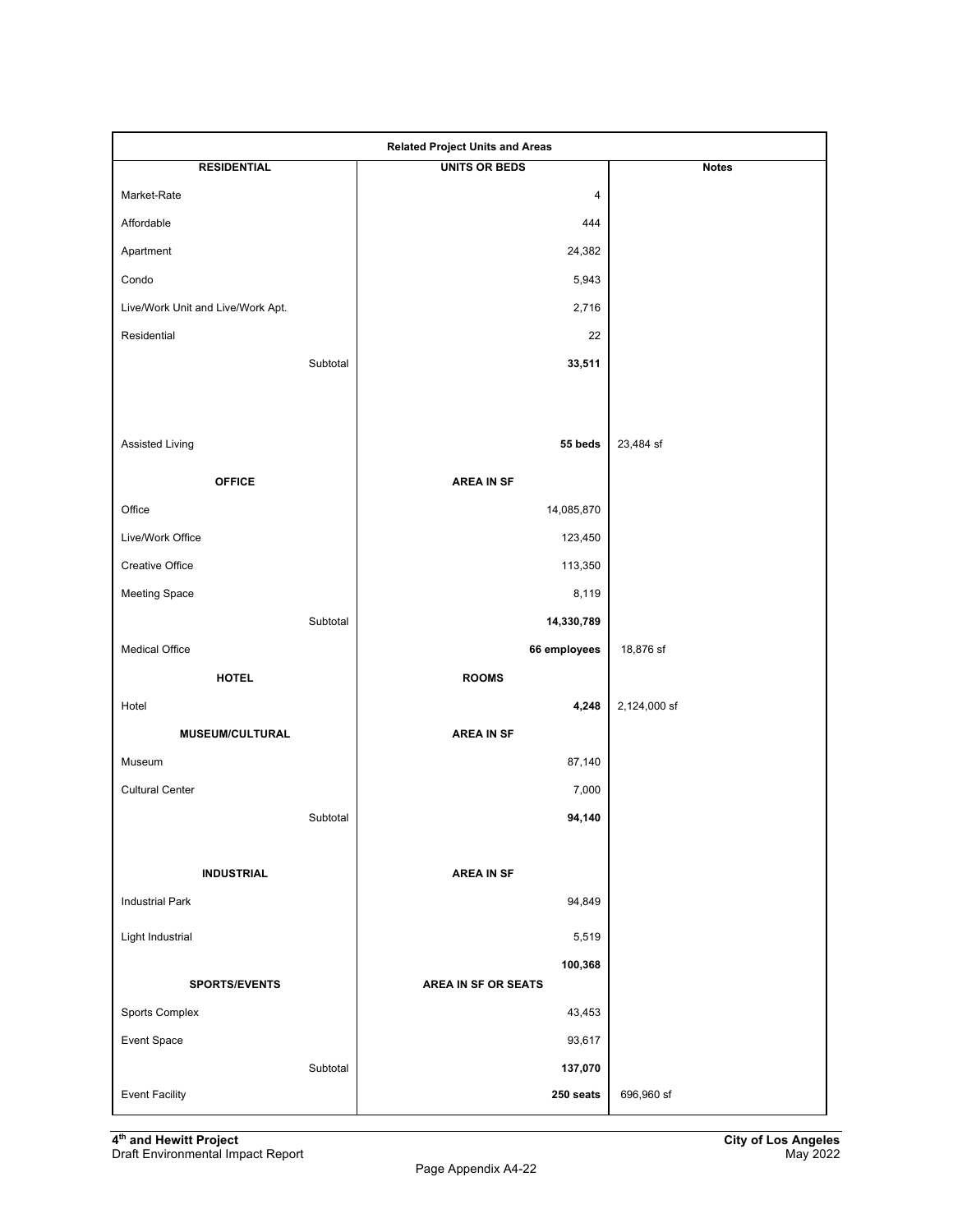| <b>Related Project Units and Areas</b>                              |                               |                    |
|---------------------------------------------------------------------|-------------------------------|--------------------|
| COMMERCIAL/RETAIL/RESTAURANT/BAR/<br><b>MARKET/CINEMA/GYM/CLUB</b>  | AREA IN SF, SEATS, OR ROOMS   |                    |
| Commercial                                                          | 603,875                       |                    |
| Fast Food                                                           | 5,477                         |                    |
| Grocery                                                             | 56,912                        |                    |
| Supermarket                                                         | 117,193                       |                    |
| Gym                                                                 | 62,148                        |                    |
| <b>Health Club</b>                                                  | 30,793                        |                    |
| Private club                                                        | 71,078                        |                    |
| Restaurant                                                          | 780,947                       |                    |
| Bar                                                                 | 10,290                        |                    |
| Restaurant/Bar                                                      | 12,015                        |                    |
| Retail                                                              | 2,234,131                     |                    |
| Retail/restaurant                                                   | 324,874                       |                    |
| Specialty retail                                                    | 21,000                        |                    |
| Shopping center (mix of retail, market, health<br>club, restaurant) | 43,657                        |                    |
| Bank                                                                | 3,000                         |                    |
|                                                                     | 4,377,390                     |                    |
| Cinema                                                              | 744 seats                     | Included in retail |
| Private club                                                        | 48 rooms                      | 24,000 sf          |
| <b>ARTS AND PRODUCTION</b>                                          | <b>AREA IN SF</b>             |                    |
| Art production                                                      | 5,519                         |                    |
| Art space                                                           | 12,771                        |                    |
| Art space                                                           | 22,400                        |                    |
| Production space                                                    | 11,736                        |                    |
| Subtotal                                                            | 52,426                        |                    |
| <b>MISCELLANEOUS LAND USES</b>                                      | AREA IN SF, ACREAGE, OR OTHER |                    |
| Pharmacy / Drugstore                                                | 25,000                        |                    |
| Child care                                                          | 2,500                         |                    |
| Community space                                                     | 127,600                       |                    |
| Data center                                                         | 179,900                       |                    |
| Flex                                                                | 5,932                         |                    |
| Other                                                               | 9,000                         |                    |
| Office / retail / restaurant / market                               | 57,000                        |                    |
| Subtotal                                                            | 406,932                       |                    |
| Observation deck                                                    | no measurement                | 13,000 sf          |
| <b>Bus facility</b>                                                 | 2 acres                       | 87,120 sf          |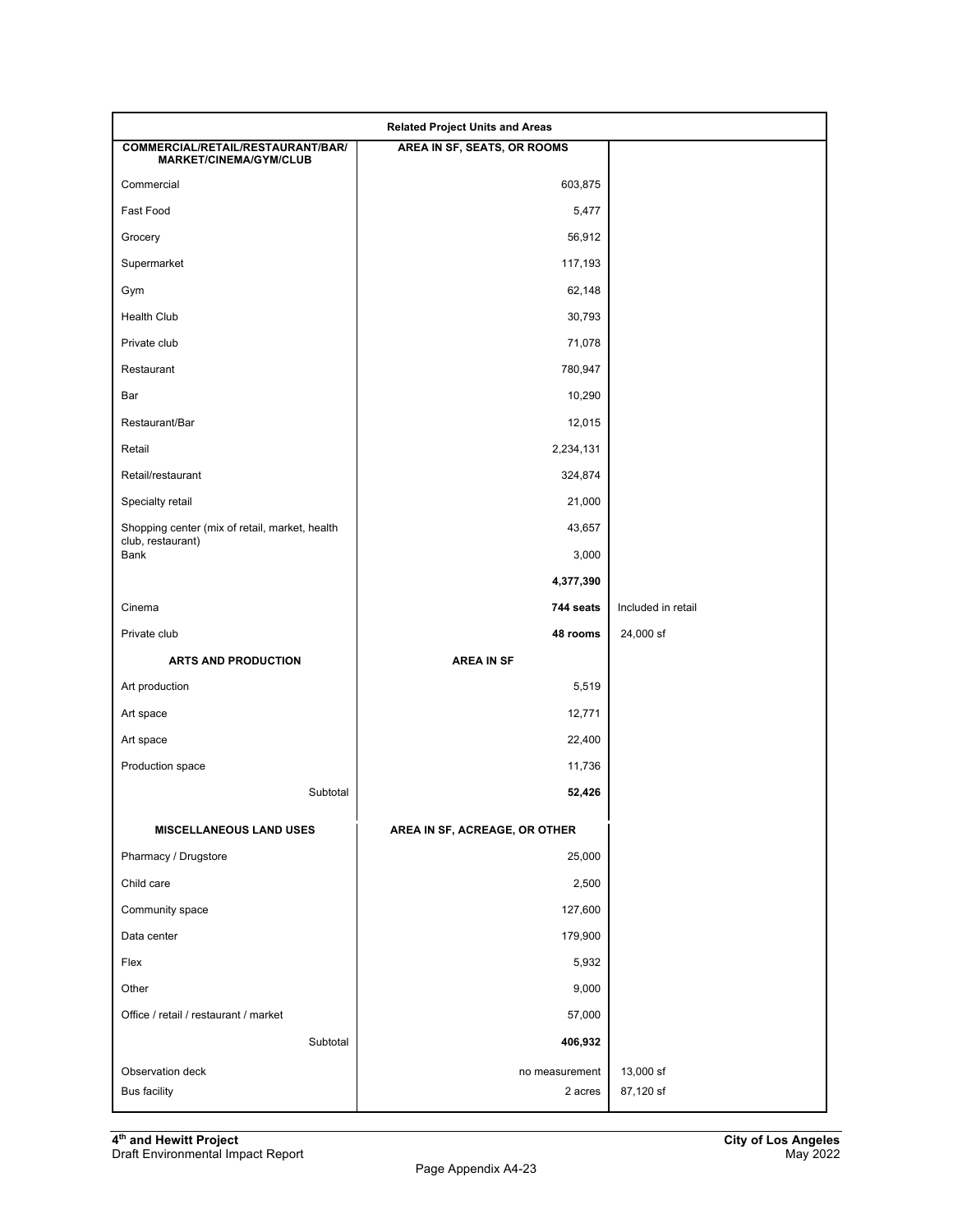| <b>Related Project Units and Areas</b> |                                                                      |                                      |  |
|----------------------------------------|----------------------------------------------------------------------|--------------------------------------|--|
| <b>Correctional Facility</b>           | 3,885 beds                                                           | 50 additional employees; 1,223 fewer |  |
| <b>SCHOOLS</b>                         |                                                                      | beds than existing facility          |  |
| School                                 | 29,300 SF                                                            |                                      |  |
| School                                 | 532-students                                                         | 77 average sf per student            |  |
| School                                 | 625-students                                                         | 77 average sf per student            |  |
|                                        |                                                                      |                                      |  |
| <b>VARIABLE LAND USES</b>              |                                                                      |                                      |  |
| Commercial OR Condominium              | 27,500 SF (commercial) OR 142 units (condo)                          | Calculated as commercial             |  |
| Retail OR Office and Retail            | 153,000 SF (retail) OR 50,000 SF (office) and<br>130,000 SF (retail) | Calculated as retail                 |  |

| Residential Related Projects in the Community Plan Area |                     |                        |  |
|---------------------------------------------------------|---------------------|------------------------|--|
| <b>Related Project No.</b>                              | <b>Land Use</b>     | <b>Number of Units</b> |  |
| $\mathbf{1}$                                            | Condominium         | 223                    |  |
| 5                                                       | Condominium         | 316                    |  |
| 6                                                       | Condominium         | 320                    |  |
| 20                                                      | Apartment           | 635                    |  |
| 25                                                      | Apartment           | 328                    |  |
| 33                                                      | Apartment           | 240                    |  |
| 36                                                      | Apartment           | 345                    |  |
| 38                                                      | Live/Work           | $90\,$                 |  |
| 39                                                      | Live/Work Apartment | 600                    |  |
| 44                                                      | Apartment           | 52                     |  |
| 46                                                      | Apartment           | 300                    |  |
| 59                                                      | Apartment           | 122                    |  |
| 61                                                      | Apartment           | 162                    |  |
| 62                                                      | Apartment           | 122                    |  |
| 64                                                      | Apartment           | 770                    |  |
| 77                                                      | Live/Work Apartment | 475                    |  |
| 78                                                      | Live/Work Apartment | 186                    |  |
| 79                                                      | Apartment           | 310                    |  |
| 80                                                      | Live/Work           | 185                    |  |
| 81                                                      | Apartment           | 57                     |  |
| 82                                                      | Live/Work Apartment | 110                    |  |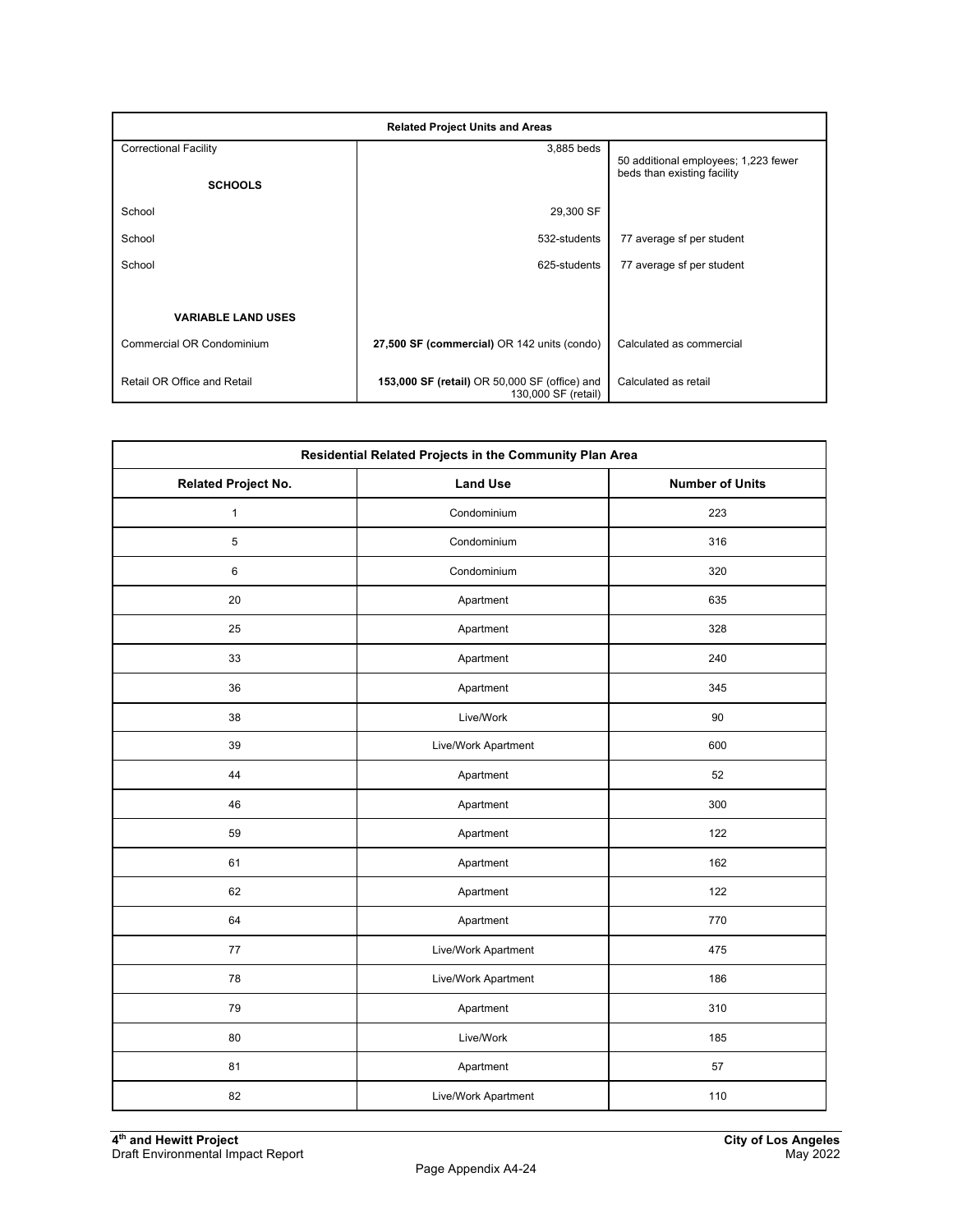| Residential Related Projects in the Community Plan Area |                       |            |
|---------------------------------------------------------|-----------------------|------------|
| 83                                                      | Apartment             | 53         |
| 85                                                      | Condominium           | 129        |
| 86                                                      | Apartment             | 308        |
| 91                                                      | Live/Work             | 104        |
| 92                                                      | Live/Work             | 509        |
| 93                                                      | Apartment             | 430        |
| 94                                                      | Live/Work             | 93         |
| 95                                                      | Condominium           | 4          |
| 97                                                      | Live/Work             | 140        |
| 110                                                     | Residential           | 22         |
| 120                                                     | Live/Work             | 220        |
|                                                         | Apartment             | 1,305      |
| 123                                                     | Condominium           | 431        |
| 125                                                     | Apartment             | 281        |
| 127                                                     | Apartment             | 236        |
| 129                                                     | Live / Work Apartment | $\sqrt{4}$ |
| 132                                                     | Apartment             | 31         |
| 134                                                     | Affordable Housing    | 44         |
| 135                                                     | Apartment             | 104        |
| 136                                                     | Apartment             | 935        |
|                                                         | <b>Total</b>          | 11,331     |

| Designations and Zoning of Related Projects located in the<br><b>Central City North Community Plan Area</b> |                            |                                            |  |
|-------------------------------------------------------------------------------------------------------------|----------------------------|--------------------------------------------|--|
| Project No. (in Central City North<br><b>Community Plan)</b>                                                | Site Acreage (square feet) | <b>Site Zoning</b>                         |  |
|                                                                                                             | 6125.7                     | Regional Commercial, C2-2                  |  |
|                                                                                                             | 130.014.70                 | Commercial Manufacturing, CM-1-RIO         |  |
| 5                                                                                                           | 115,686.20                 | Hybrid Industrial, [Q]C2-2                 |  |
| 6                                                                                                           | 124.477.70                 | Regional Commercial, (T)(Q)C2-2D-RIO       |  |
| 20                                                                                                          | 254,776.30                 | Heavy Manufacturing, M3-1-RIO              |  |
| 25                                                                                                          | 79,066.20                  | Regional Commercial, [T][Q]C2-2D-RIO       |  |
| 33                                                                                                          | 3,847.30                   | Heavy Manufacturing, M3-1-RIO              |  |
| 35                                                                                                          | 5,711.50                   | Regional Center Commercial, C2-4D-O-SN     |  |
| 37                                                                                                          | 4,819.40                   | Heavy Manufacturing, M3-1-RIO              |  |
| 38                                                                                                          | 7,003.0                    | Heavy Manufacturing, M3-1-RIO              |  |
| 39                                                                                                          | 3.514.80                   | Regional Center Commercial, [T][Q]C2-2-RIO |  |
| 40                                                                                                          | 64,388.8                   | Heavy Manufacturing, M3-1-RIO              |  |
| 41                                                                                                          | 2,746.70                   | Heavy Manufacturing, M3-1-RIO              |  |
| 43                                                                                                          | 50,873.10                  | Heavy Manufacturing, M3-1-RIO              |  |
| 44                                                                                                          | 23,662.6                   | Heavy Manufacturing, M3-1-RIO              |  |
| 48                                                                                                          | 51,807.90                  | Heavy Manufacturing, M3-1-RIO              |  |
| 49                                                                                                          | 27,917.90                  | Heavy Manufacturing, M3-1-RIO              |  |
| 52                                                                                                          | 3,336.20                   | Community Commercial, (T)(Q)C2-2-RIO       |  |